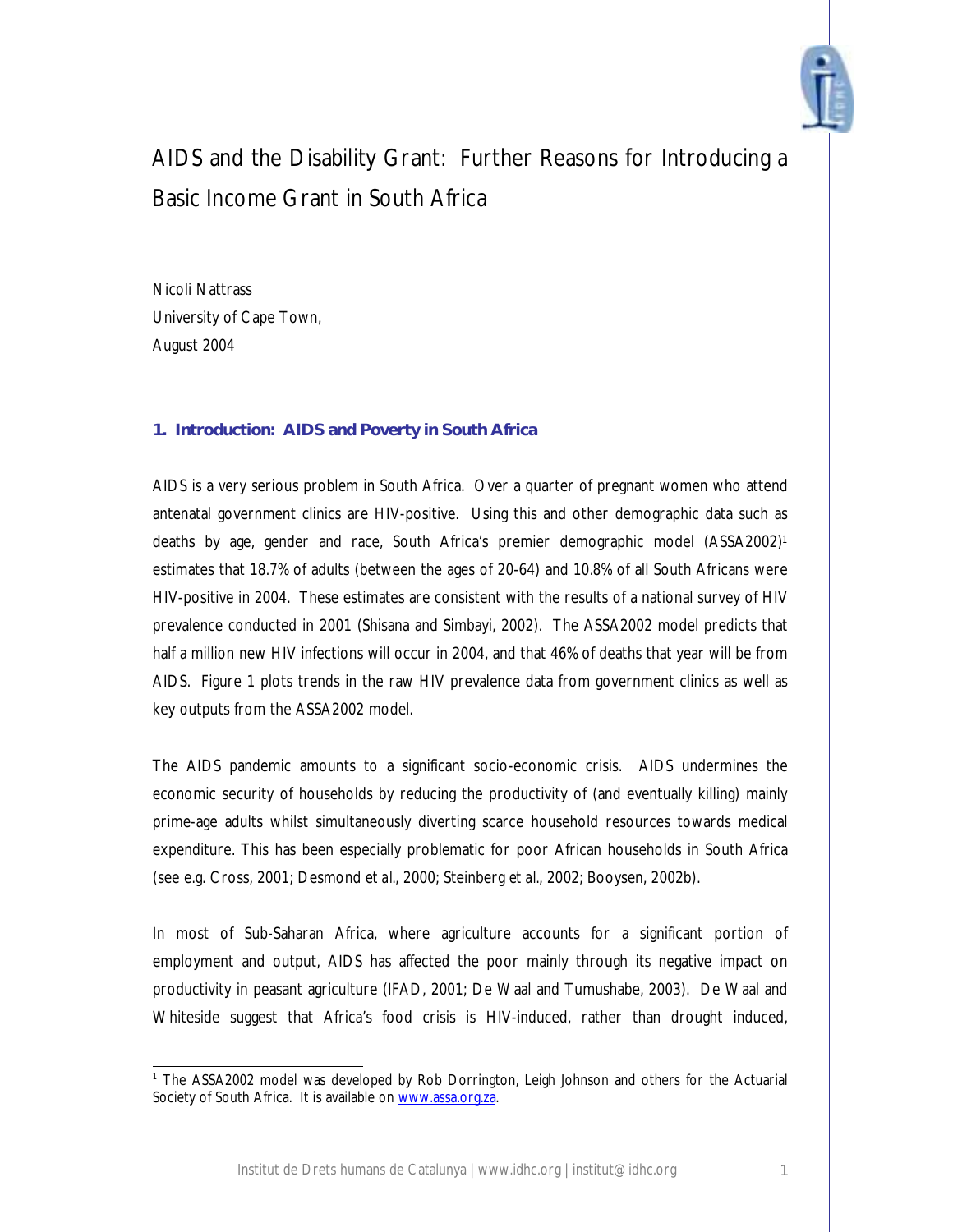

describing the situation as a 'new variant famine' (2003). By contrast, South Africa's history of de-agrarianisation and the destruction of peasant farming under apartheid have left the vast majority of households dependent on wage labour. Under these conditions, the negative impact of AIDS is experienced directly through illness-induced retirement from wage-labour, and indirectly through the contraction of employment opportunities (especially unskilled jobs) by firms trying to avoid AIDS-related costs (see Rosen and Simon, 2002; Nattrass, 2003).



Figure 1. HIV Prevalence in South Africa

Source: ASSA2002 Demographic Model (available on www.assa.org.za)

It is particularly tragic that South Africa's AIDS epidemic took off at a time when the unemployment rate was high and rising by any measure (see Figure 2). According to the most recent Labour Force Survey (September 2003), the official (strict) rate of unemployment (which includes only those without work who are also actively seeking it), was 28.2%. If those who say they want work but are not looking for it are also included amongst the ranks of the measured unemployed (the broad definition), then the rate rises to 41.8%. As there is no significant social insurance available for unemployed adults of working age,2 loss of employment (or failure to find

 2 Workers who contribute to the Unemployment Insurance Fund (UIF) can draw income support for up to 36 weeks. However, less than 10% of workers are covered by this fund.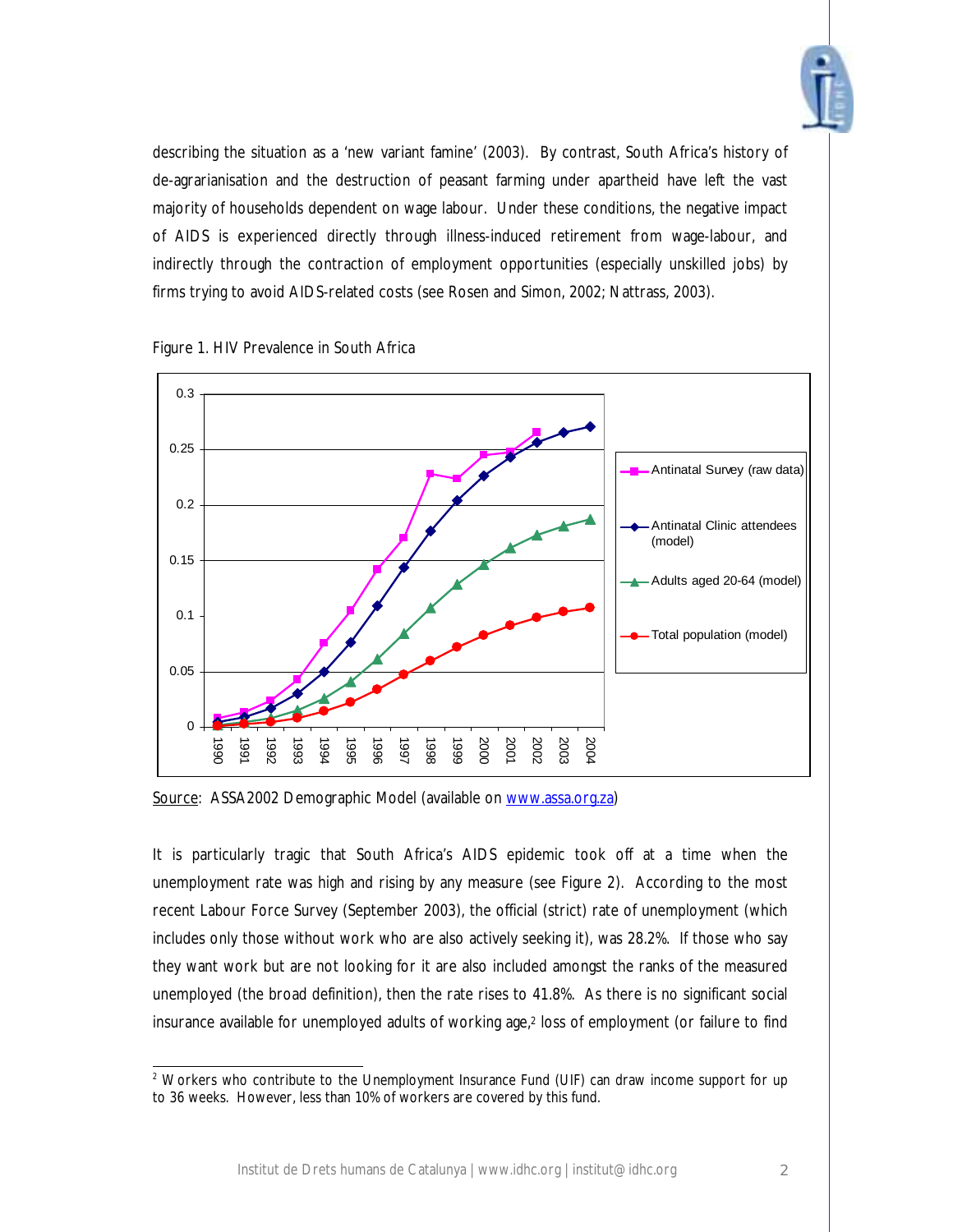

it) has a major impact on household living standards (Leibbrandt *et al*, 2000; Seekings 2000). Households without wage-earners are thus forced to rely on remittances from friends and relatives living elsewhere, and on social transfers to elderly people (the old age pension), children (the child grant) and the disabled (the disability grant). About 2% of South Africa's Gross Domestic Product is redistributed by the state to others through government transfers.



Figure 2. Unemployment and HIV Prevalence in South Africa

Sources: Klasen and Woolard (1999: 11); CSS, Statistical News Release P0317.10, 13 August 1998; Statistics South Africa, Statistical News Release P0317 18 May 2000; Statistical News Release PO317 31 July 2000; Statistical News Release, PO210, September 2002; Statistical News Release, P0210, 25 March 04; the ASSA2002 demographic model (available on www.assa.org.za)

Notes: The PSLSD (Project for Statistics on Living Standards and Development) and OHS (October Household Survey) unemployment rates are not strictly comparable due to differences in survey design. The LFS (Labour Force Survey) figures are all for February (2000, 2001, 2002) and for September in 2003. The OHS figures for 1996 and 1997 have been re-weighted to adjust for the lack of inclusion of mining hostels in the sample so as to ensure comparability with the OHS for 1998 and 1999 that included mining hostels in the sample. The strict unemployment rate includes only those unemployed who were actively seeking work; the broad unemployment rate includes those who say they have no job and want work even though they are not actively seeking it.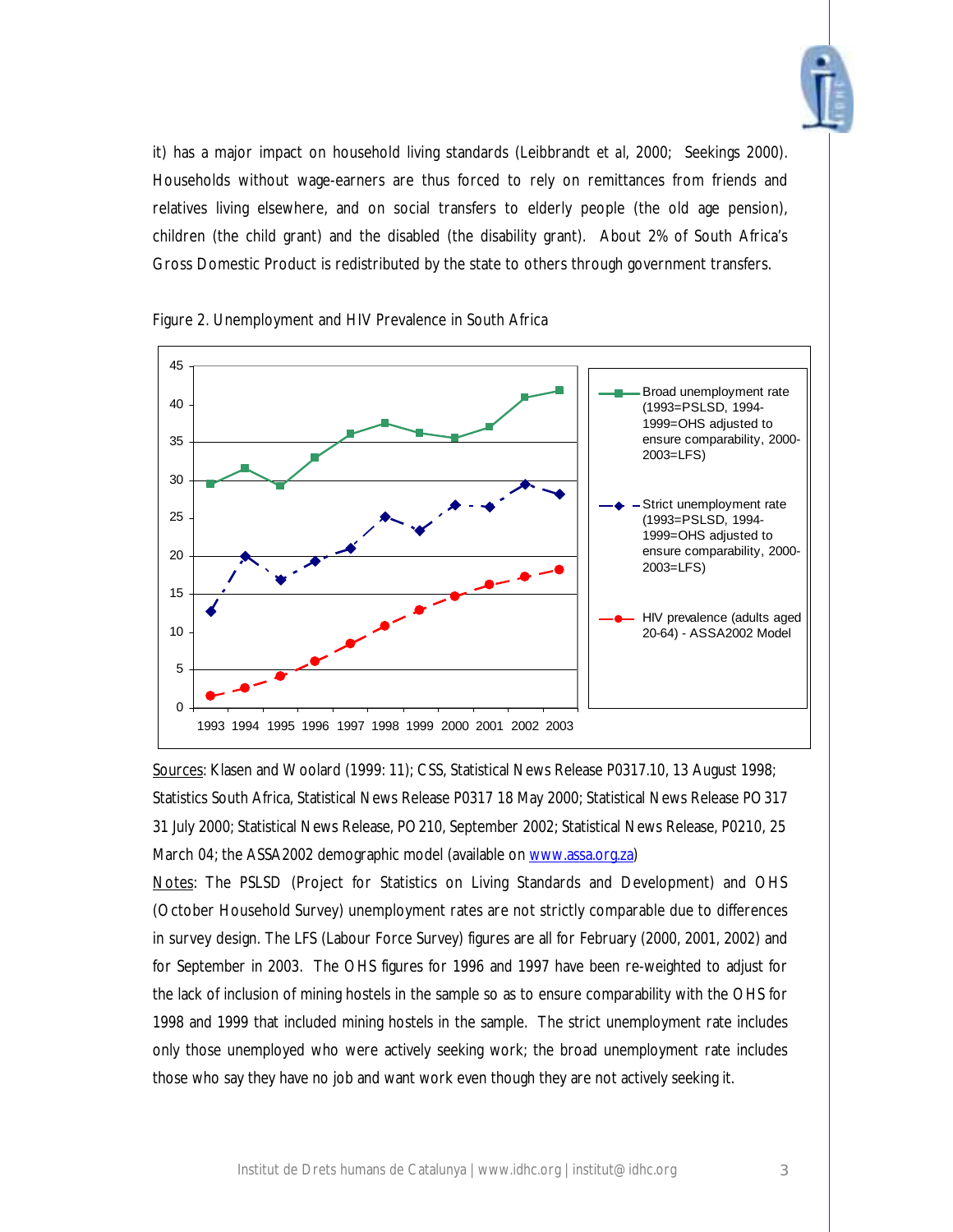|                                                                                           | African | Coloured | Indian  | White    | Total   |
|-------------------------------------------------------------------------------------------|---------|----------|---------|----------|---------|
| Estimated HIV Prevalence Rates in 2004                                                    |         |          |         |          |         |
| (ASSA2002 model)                                                                          |         |          |         |          |         |
| Male adults (20-64)                                                                       | 23.1%   | 2.8%     | 2.6%    | 1.5%     | 18.6%   |
| Female adults (20-64)                                                                     | 23.5%   | 5.0%     | 3.7%    | 3.3%     | 18.8%   |
| All adults (20-64)                                                                        | 23.3%   | 3.9%     | 3.1%    | 2.4%     | 18.7%   |
| <b>Total Population (all ages)</b>                                                        | 13.3%   | 2.3%     | 1.0%    | 1.4%     | 10.8%   |
|                                                                                           |         |          |         |          |         |
| Official (strict) Unemployment Rate - Sept                                                |         |          |         |          |         |
| 03                                                                                        |         |          |         |          |         |
| Male                                                                                      | 30.4%   | 20.3%    | 15.7%   | 4.4%     | 25.4%   |
| Female                                                                                    | 37.4%   | 22.9%    | 18.7%   | 6.2%     | 31.5%   |
| Total                                                                                     | 33.7%   | 21.5%    | 16.9%   | 5.2%     | 28.2%   |
|                                                                                           |         |          |         |          |         |
| Broad Unemployment Rate - Sept 03                                                         |         |          |         |          |         |
| Male                                                                                      | 42.4%   | 26.0%    | 17.8%   | 5.9%     | 35.7%   |
| Female                                                                                    | 55.0%   | 32.9%    | 24.9%   | 9.7%     | 47.8%   |
| Total                                                                                     | 48.8%   | 29.4%    | 20.7%   | 7.6%     | 41.8%   |
|                                                                                           |         |          |         |          |         |
| Share of total population in 2004 (ASSA                                                   | 78.1%   | 9.0%     | 2.6%    | 10.2%    | 100%    |
| 2002 model). $N = 45.9$ million                                                           |         |          |         |          |         |
| Population share of national income                                                       | 40%     | 9.0%     | 5.0%    | 46.0%    | 100%    |
| $(2000)^*$                                                                                |         |          |         |          |         |
| GDP per capita (2002)<br>$NB: $1 = R6$                                                    | R12,800 | R25,000  | R48,000 | R113,000 | R25,000 |
| Source: South African Labour Force Survey September 2003 (Statistical News Release P0210, |         |          |         |          |         |

# Table 1. HIV Prevalence and Unemployment Rates in South Africa

25 March 04, Pretoria), ASSA2002 Demographic model (available on www.assa.org.za). \*Calculated by Murray Leibbrandt using revised weights on the 2000 Income and Expenditure Survey by StatsSA.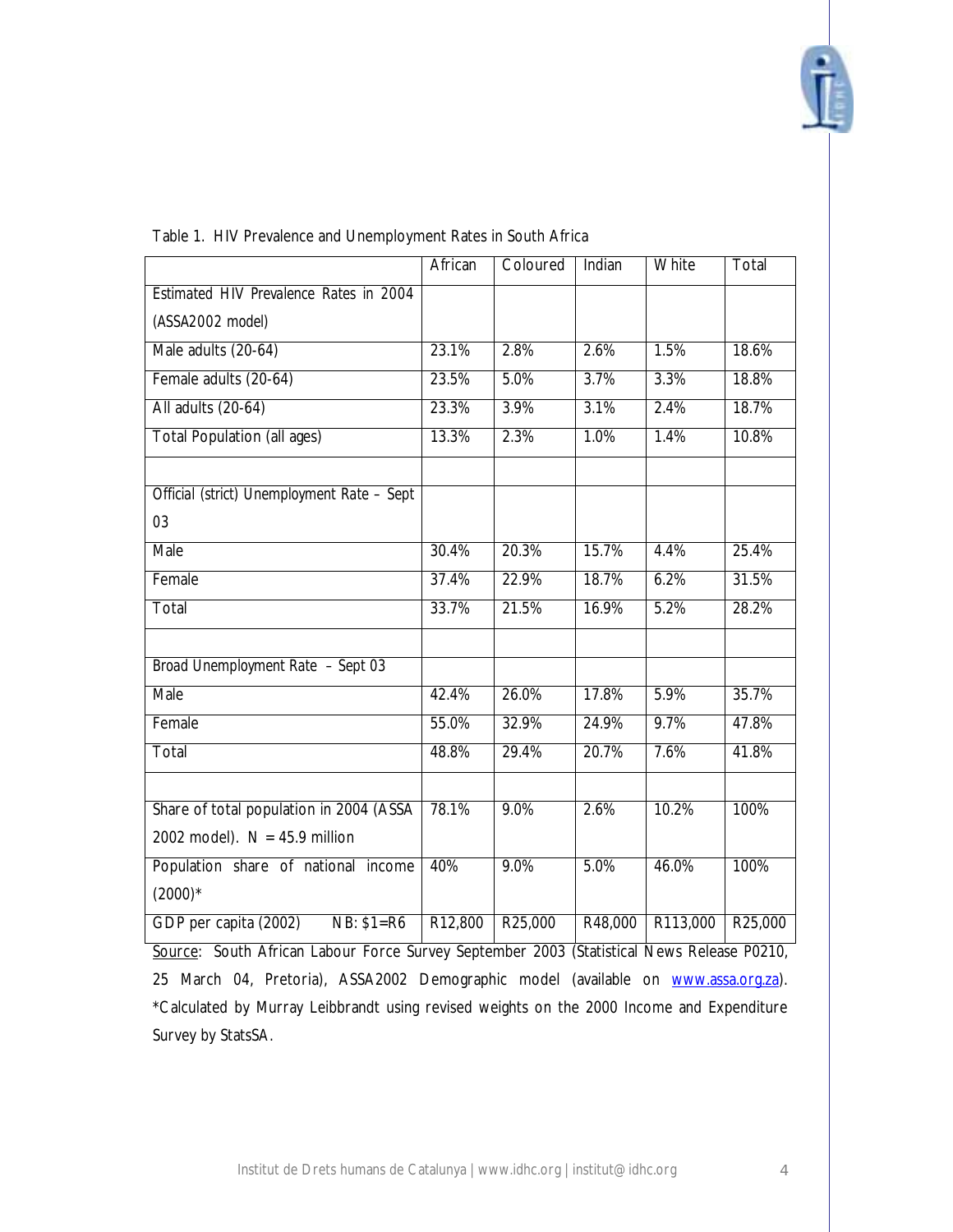

As can be seen in Table 1, the majority African population in South Africa has the highest unemployment rates, a disproportionately smaller share of the national income, the lowest per capita income and the highest HIV prevalence rates of all the racial groups. Women have higher rates of unemployment and HIV prevalence than men in all race groups, but the difference is particularly pronounced for Africans.

The strong link between poverty and HIV infection in Africa has been well established (Stillwaggon, 2002). Not only do poor people have fewer resources to deal with this chronic, debilitating and ultimately deadly illness, but they are also, for biomedical reasons associated with malnutrition and parasitic infection, more likely to become infected with HIV. Poorer people are further disadvantaged by their inadequate education and income that leaves them at greater risk of contracting HIV. Evidence from the Demographic and Health Surveys in Southern Africa indicate that poorer women know less about how HIV is transmitted, and are less able to access and use condoms, than their better off counterparts (Booysen, 2002a: 403-4). This, together with the fact that women (for biological reasons) are more likely to contract HIV from a single act of unprotected sex with an HIV-positive partner than men, makes poor women especially vulnerable to HIV infection.3 Table 1 shows that HIV prevalence is systematically higher for women than men in South Africa.

Figure 3. The Links between Socio-Economic, Biomedical and Behavioural Determinants of the spread of AIDS in Africa.

 3 This is because fluids from the sexual partner remain in contact with the female genitalia (which are also more prone to tearing) than is the case with male genitalia.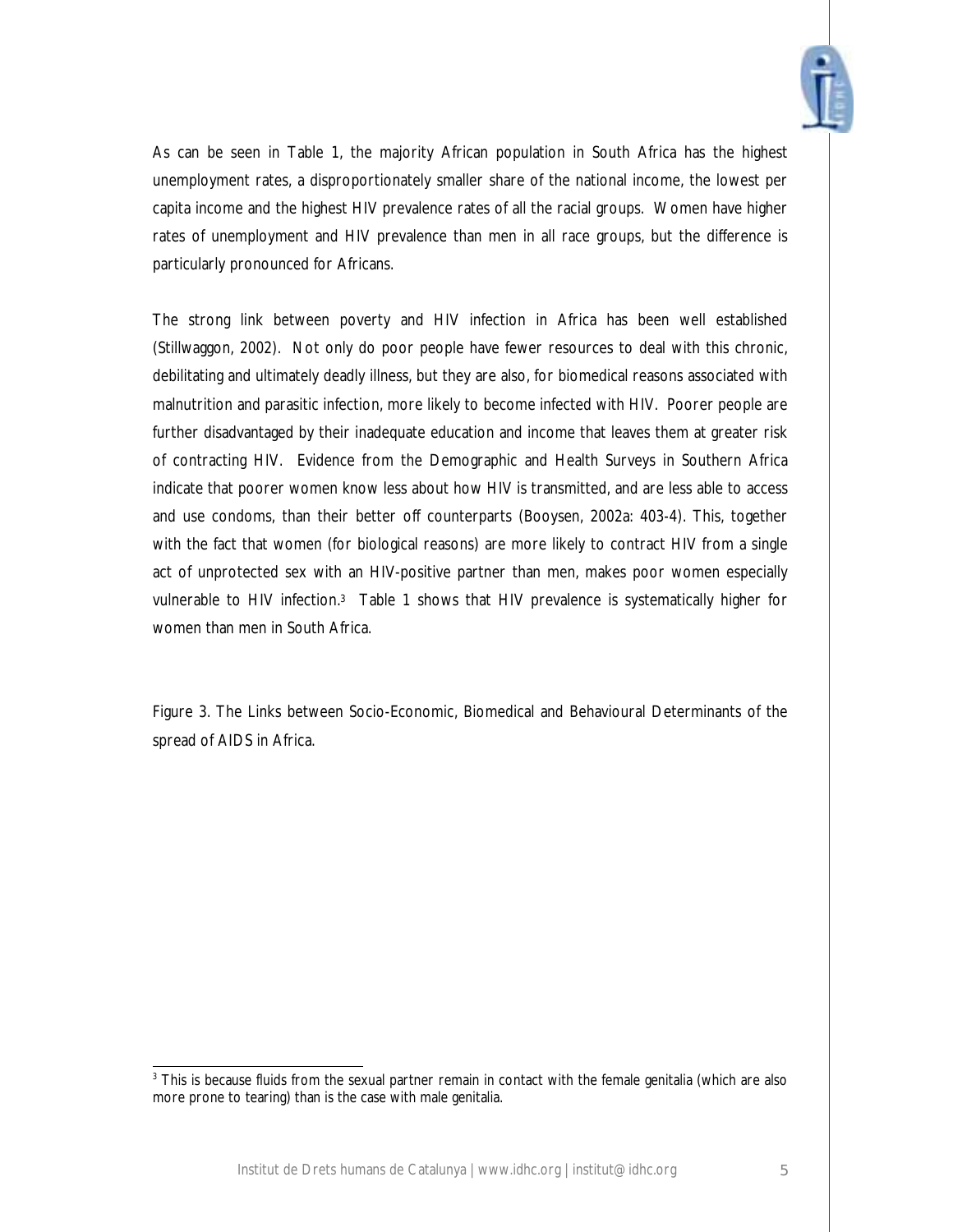



Source: Nattrass. 2004b.

Figure 3 traces the socio-economic, biomedical and behavioural determinants of the spread of AIDS in Africa. In South Africa's case, the picture is made more complex by the country's relatively high level of development (resulting in a state and health system that is more efficient than in most other parts of Africa) and its history of apartheid. Black residential areas had inferior access to health services, and black urbanisation was retarded by apartheid influx control and the policy of 'separate development'. Although rural dwellers bore the brunt of impoverishment, African people as a whole were disadvantaged by apartheid. Those lucky enough to obtain jobs and housing in the urban areas found themselves under pressure to redistribute part of their earnings to others and many retained strong links with the rural areas, returning once or twice a year with food and money. From the 1950s onwards, the survival of rural dwellers was dependent on such remittances from migrant workers working in the mines and urban industry.

The migrant labour system has been implicated as a factor contributing to multiple sexual partnering and risky sexual behaviour – especially amongst mine-workers where the added stress of their dangerous work made them even less concerned with safe sex (Campbell, 2003). This, together with a sexual culture that encourages men to have multiple partners and women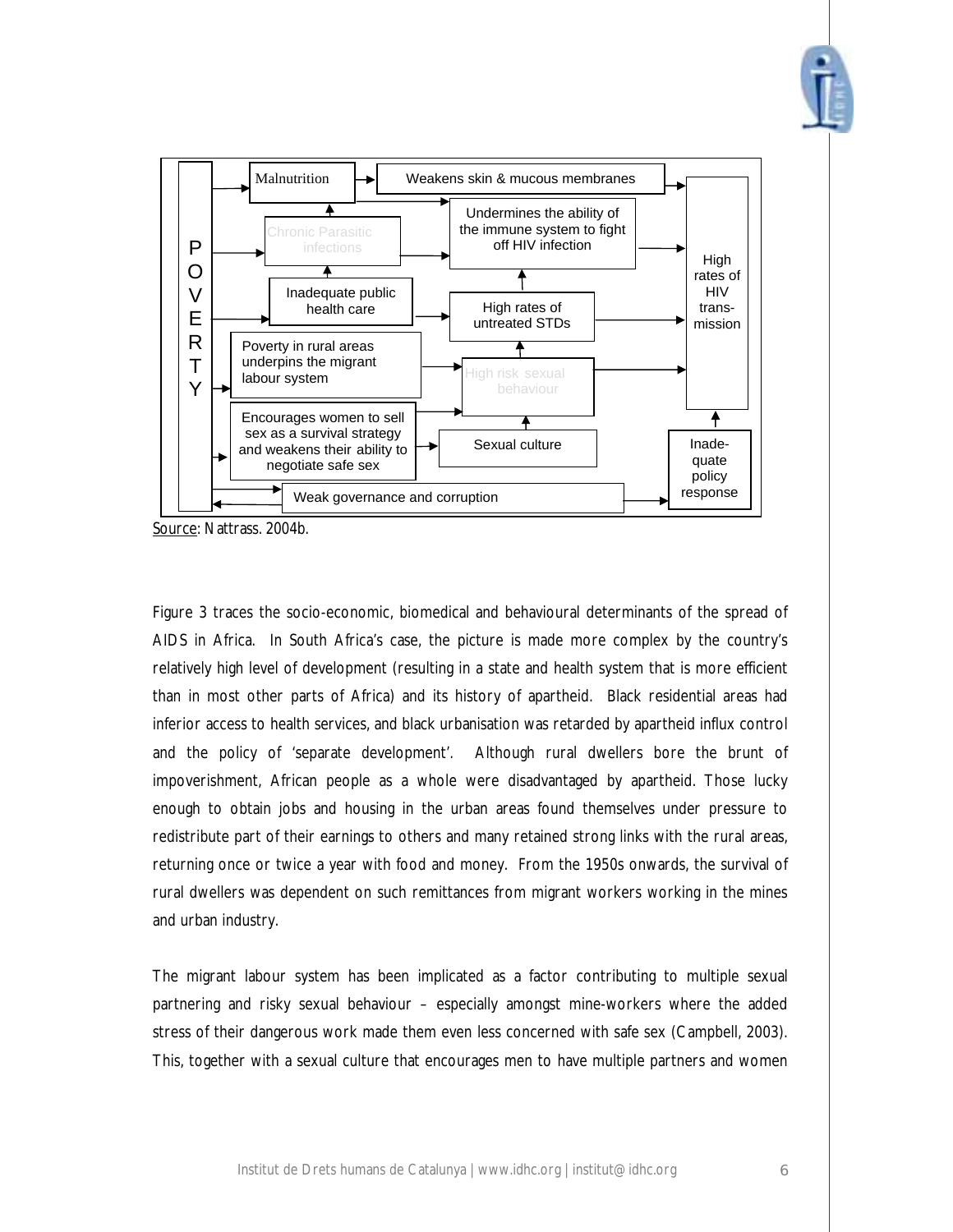

to associate sex with gifts and money, $4$  was one of the vectors contributing to the rapid spread of HIV through the sexually active African population. In 2001, a national HIV prevalence study found no significant differences between employed and unemployed people in terms of propensity for HIV infection (Shisana and Simbayi, 2002), which suggests that by this time, the disease had gained a strong foothold in all sectors of African society. Unfortunately, the survey did not collect adequate income data, so it was not possible to explore the continuing relevance of poverty for HIV infection. However, the survey found that those with higher levels of education were less likely to be HIV infected.

Survey data from the Free State province indicates that AIDS-affected African households have higher rates of unemployment and are more dependent on non-employment income (such as pensions) than non-affected households (Booysen, 2002b). This suggests that one or more of the following is the case: people living with AIDS migrate to households with pensioners in order to be taken care of (thus increasing the burden already placed on pensioners); AIDS-affected households experience disproportional employment losses because of AIDS; and people living in households with limited (if any) access to wage employment are more vulnerable to HIV infection because they are poor. Such evidence points to the continuing link between poverty and the burden of AIDS.

The Challenge for Social Solidarity

Addressing the dual problem of poverty and AIDS poses major challenges for social solidarity in South Africa (Nattrass, 2004a, 2004b). Given high unemployment, the pool of tax-payers is small in relation to the numbers needing health services and income support. South Africa has a skilland capital-intensive growth path that has delivered benefits to both capital and labour (Nattrass, 2004a). The unemployed are marginal, and their deaths from AIDS are likely to have less of an impact on the economy than the deaths of employed workers. For example, two out of three macroeconomic models of the impact of AIDS on the South African economy estimate that AIDS has raised per capita income relative to the counter-factual no-AIDS scenario (see overview in Nattrass, 2003). If the only objective of government policy was to promote growth, then prolonging the lives of the unemployed would probably feature low down its list of priorities. This may well be a reason why the government has been reluctant to 'rollout' AIDS

 $\overline{a}$ 4 See LeClerk-Madlala, 2002, and discussion in Nattrass, 2004b, Chapter 5.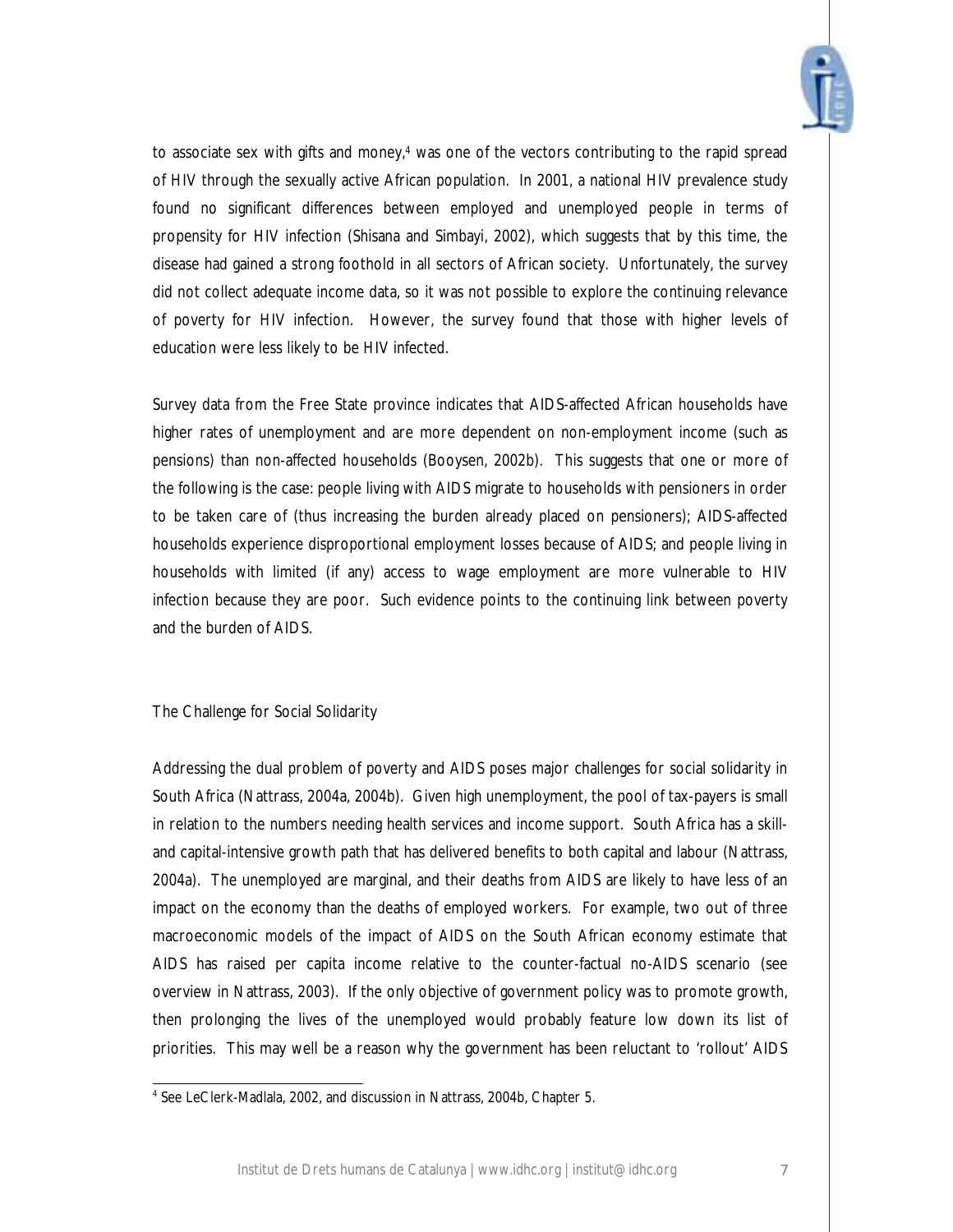

treatment through the public sector (Nattrass, 2004b). It may also be one of the reasons why the government has so far firmly rejected all calls for a Basic Income Grant.

Ultimately, the discussion about AIDS interventions has to entail social concerns and values. The question posed by AIDS policy is whether South Africans as a society should sit back and let all those who are marginal to the process of income-generation die – or should something be done about it (Nattrass, 2004b)? What is the reasonable response to this major challenge for social justice? The problem with this question, however, is that it immediately poses the question of what *else* we could be doing as a society to help the poor. What is an appropriate balance between addressing AIDS and addressing unemployment and poverty for a middle-income developing country like South Africa? Given the strong connection between poverty and HIV transmission, it would seem, at the very least, that anti-poverty measures should be an integral aspect of any AIDS intervention strategy. The challenge is how best to address poverty and AIDS together.

This paper argues that a Basic Income Grant is a reasonable response to the multiple challenges posed by unemployment, poverty and AIDS in South Africa. Indeed, given that the disability grant is one of the ways that poor households are able to access social security for people of working age, the rollout of antiretroviral treatment poses unacceptable dilemmas for them. Antiretroviral treatment restores the health of people previously sick with AIDS, thus rendering them ineligible for the disability grant. They are thus faced with a stark choice between income and health. Those who try to maintain the grant by discontinuing their treatment long enough to get the grant reinstated, and then going back on to treatment, not only undermine their own health but also will contribute to the growth of resistant strains of the virus – thereby undermining the effectiveness (and raising the costs) of the antiretroviral rollout itself.

#### **2. Welfare, AIDS and Disability in South Africa**

South Africa's welfare system provides for the young (through child grants), the elderly (through generous non-contributory pensions) and the disabled. The underlying assumption underpinning its design is one of full-employment, i.e. that able-bodied adults can provide for themselves through work (Nattrass and Seekings, 1997; Seekings and Nattrass, forthcoming). As a result,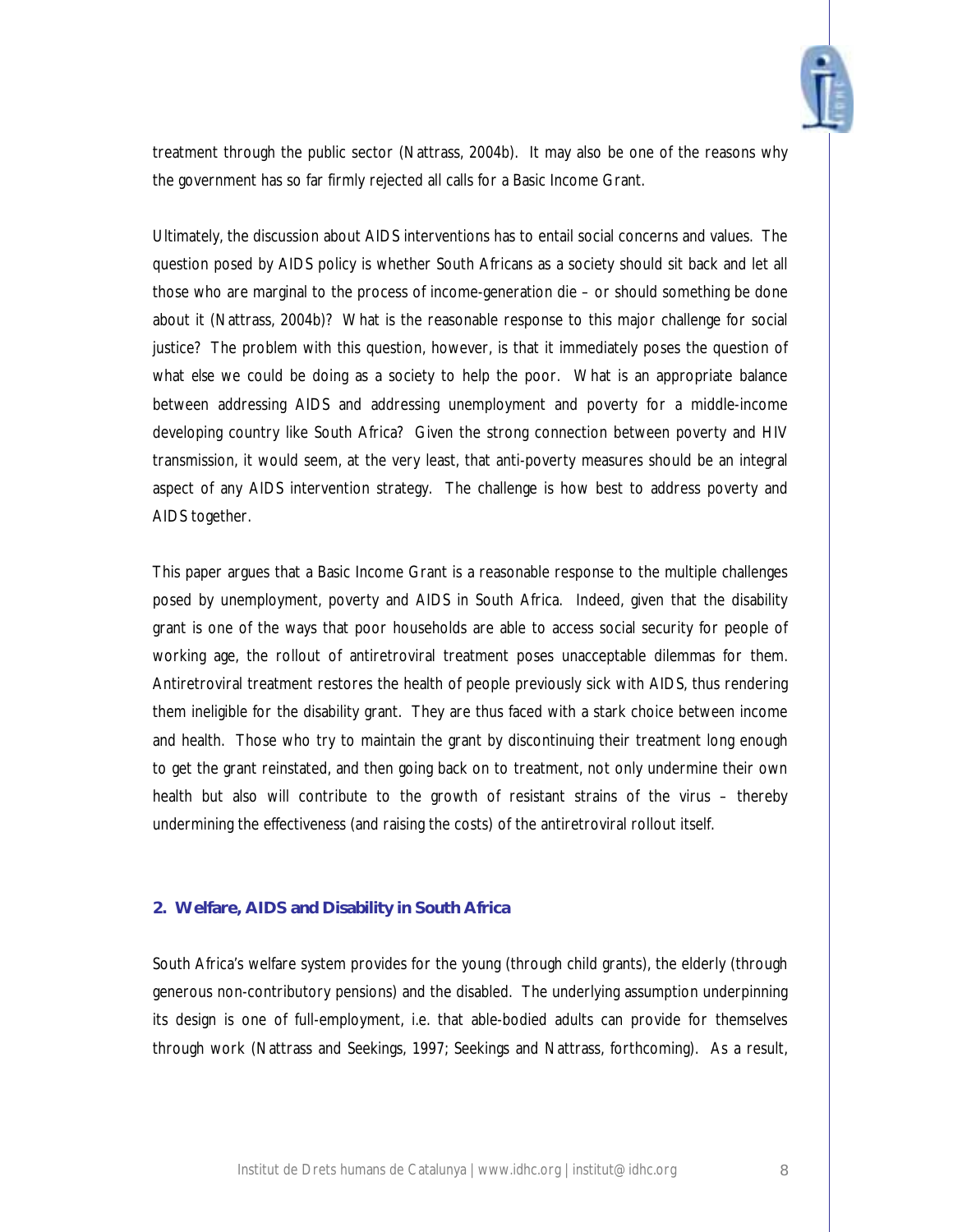

unemployed people rely on pensioners, transfers from employed family members and (increasingly) on disability grants to survive.

The South African government faces significant fiscal exposure to the AIDS epidemic through the welfare system. A government means-tested disability grant of a maximum of R750 a month is available to all 'severely physically and mentally disabled people' older than 18 and younger than 65. Grants can be temporary (six months) or permanent (and these usually have to be reviewed every five years). The Social Assistance Bill of 1992 (amended in 2001) clarified the rules for awarding disability grants in general, but makes no mention of HIV/AIDS. It simply defines a disabled person as someone: "who has attained the prescribed age and is, owing to his or her physical or mental disability, unfit to obtain by virtue of any service, employment or profession the means needed to enable him or her to provide for his or her maintenance" (Section 1).

This 'medical model' of disability effectively instructs those responsible for recommending patients for disability grants to judge whether they are capable of working – irrespective of whether work is available (Simchowitz, 2004). Welfare payments in South Africa are administered at provincial level (although moves are afoot to consolidate these payments at national level through the new National Social Security Agency). Different provinces use different means of assessing disability with some relying on evaluation by the district surgeon or medical officers, and others on an 'assessment panel'. Assessment panels (comprising a social service officer, a nurse, an occupational therapist, a social worker, a community member and a member of a local disability NGO) were made possible by the 2001 amendment to the Social Assistance Bill. They were designed to ensure that people had access to disability grants in rural and other areas where medical officers were in short supply (Simchowitz, 2004).

Some provinces, such as the Western Cape, opted not to introduce assessment panels, but rather to continue insisting on the use of medical officers to assess disability. The Western Cape is the only province to have laid out clear criteria for when a person with AIDS should be considered sick enough not to be able to work. The rule is that the individual should be either in Clinical Stage 4 of AIDS or have a CD4 cell count of less than 200.5 In other provinces, the

 5 Clinical Stage 4 of AIDS is the final stage of AIDS. The diagnosis of Stage 4 is determined by a set of clinical criteria including the patient manifesting AIDS related opportunistic infections (such as thrush in the mouth and throat). A person in Stage 4 of AIDS also usually (but not always) has a CD 4 cell count of less than 200).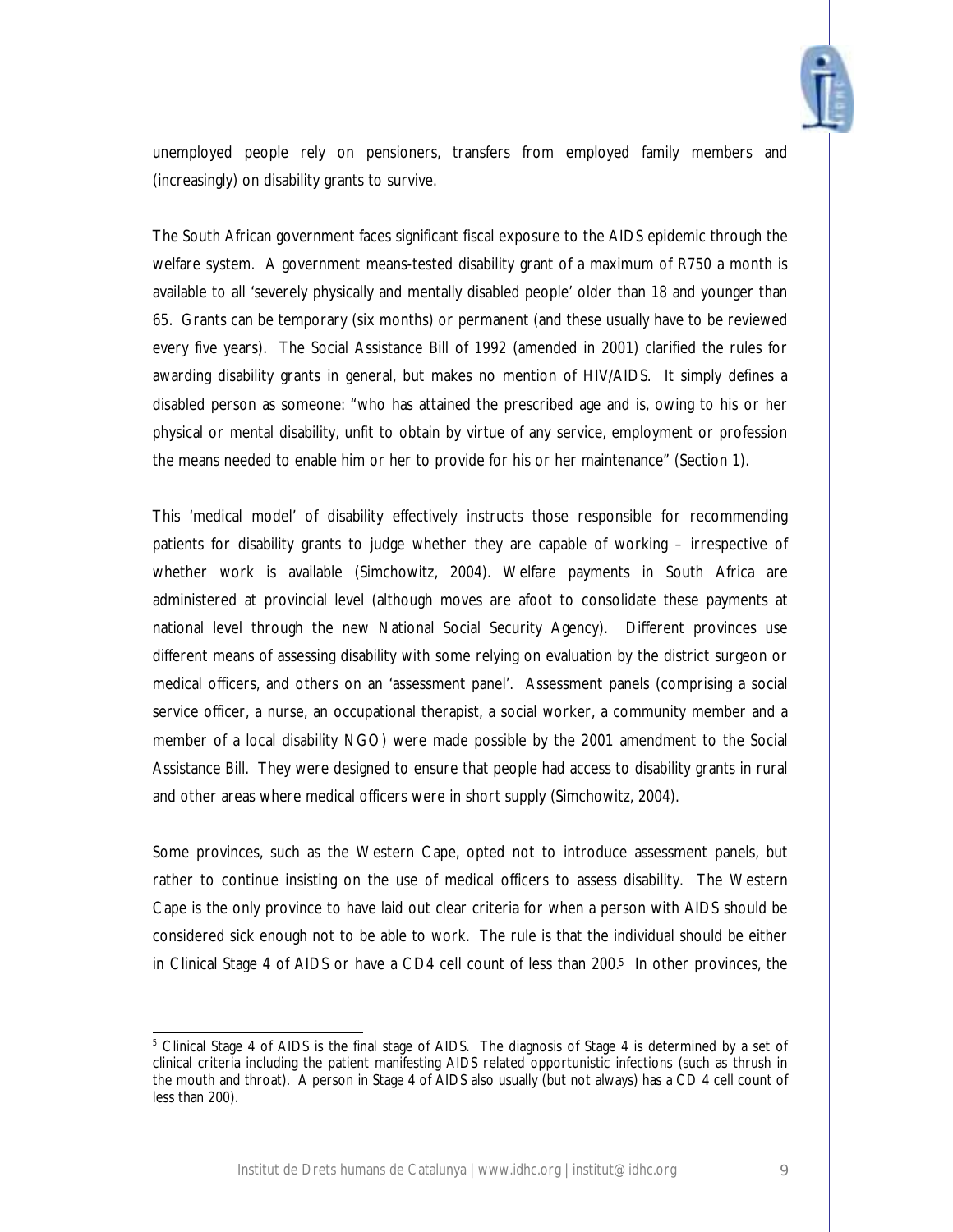

clinical criteria for assessing AIDS-related disability remain obscure, and it is left up to the judgement of individual medical officers.

If we take the Western Cape guidelines as the rule for eligibility for the disability grant, then according to the ASSA2002 demographic model (which projects the number of people in the different stages of AIDS) about 340,000 people would qualify on clinical criteria in 2004. Note that this is about 175,000 less than the total number of AIDS sick projected by the ASSA2002 model for that year. The number was adjusted downwards by subtracting half the number of new AIDS sick in order to account for the six-month delay in accessing the disability grant. Using this methodology, Figure 4 shows that over half a million people are likely to be clinically eligible for the disability grant by 2008.

Figure 4. The Number of People who have been AIDS-sick for more than Six Months (potential AIDS-related Disability Grant Recipients)



Source: Calculated from data in the ASSA2002 demographic model.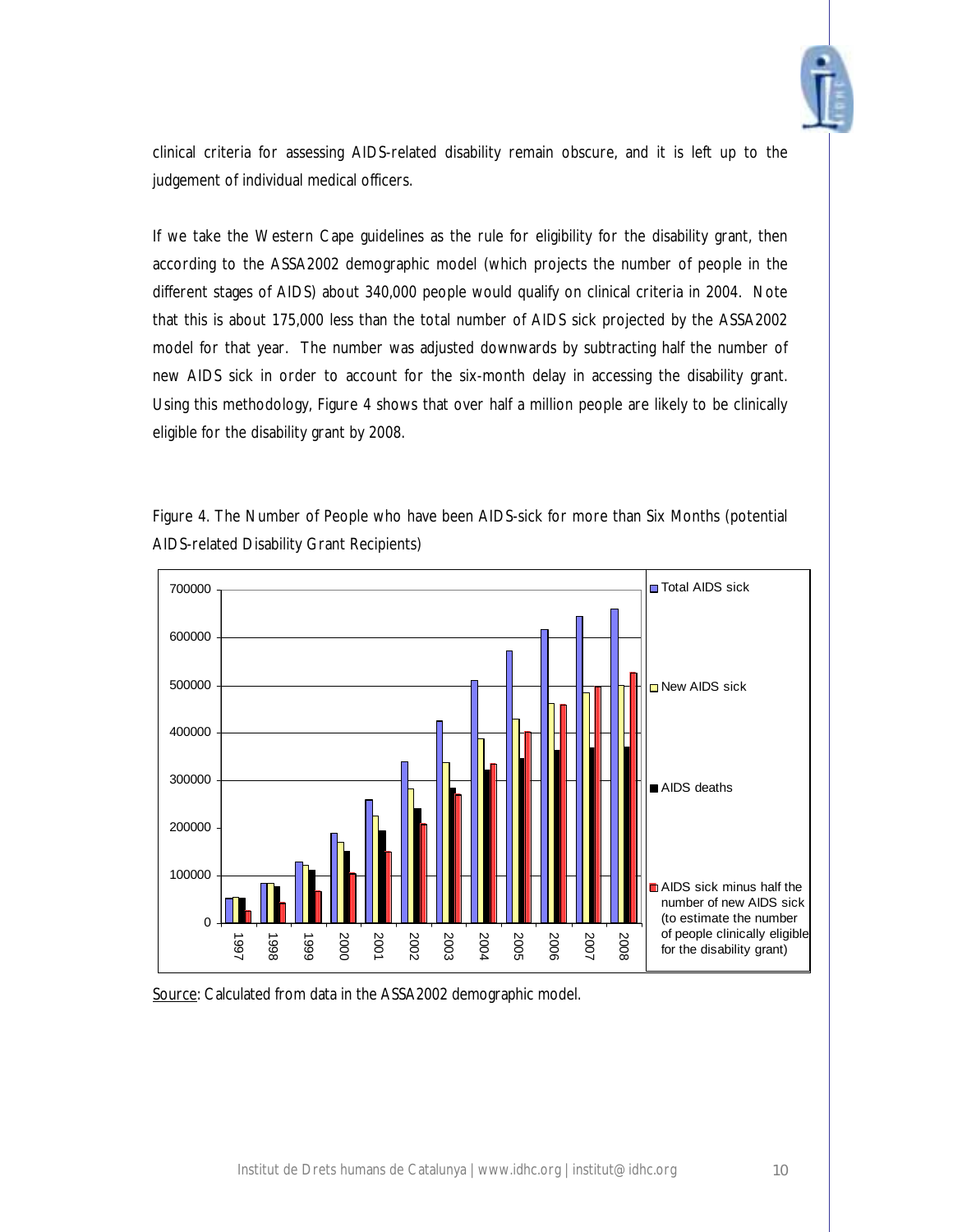

Not all of these individuals would, however, necessarily qualify for the grant because in addition to medical criteria, successful applicants have to be able to provide identity documents and proof of income and assets. Only those who cannot work and an income from other sources of less than R1,502 and assets of less than R266,400 are able to obtain the full grant (Simchovitz, 2004).<sup>6</sup> However, as this is a fairly generous upper income limit (it is one and a half times the average African per capita income, and twice the old age pension and minimum wage for domestic workers) it is probably safe to assume that the majority of those who are clinically eligible would also pass the means test. Furthermore, it appears that as is the case with the old age pension, there is little administrative capacity to check whether a person receiving a disability grant is actually working or has a non-earned income of less than the stipulated amount. A recent survey of patients on antiretroviral treatment in Cape Town revealed that 22% of those receiving the disability grant also reported being employed (Coetzee and Nattrass, 2004). This suggests that the medical officer's assessment of disability is key to obtaining a disability grant.

Figure 5 presents trends in the number of actual disability grant recipients and in the estimated number of people who would (at least clinically) qualify for a disability grant as a result of being in Stage 4 of AIDS for longer than six months. Means tested disability grants are available for adults between the age of 19 and 64, and for children up to age 18 (the grant for children is known as the 'care dependency grant' rather than the disability grant). Disabled people over the age of 64 have to rely on the old age pension. Figure 5 shows that most disability grants go to adults, although the numbers of disability grants for children has been rising faster (as evidenced by the widening gap between the number of disability grants for adults and the number of grants for adults plus children).

It is unclear to what extent the disability grant actually reaches the disabled people who need it in South Africa because the number of disabled people is unknown. According to a recent government inquiry into social security in South Africa, 5% of developing country populations are severely or moderately disabled (Taylor, 2002: 101). If this is the case, then South Africa is likely to have had about one and half million disabled people of working age in 2003. This is one and a half times as many people as the number of adults actually receiving disability grants (see Figure 5). However, as this includes the moderately disabled who may well be able to work, and hence should not qualify for the disability grant, an alternative way of estimating potential grant

 6 For married individuals, they have to show that their joint income is less than R2,782 and that their joint assets are less than R532,800 (ibid).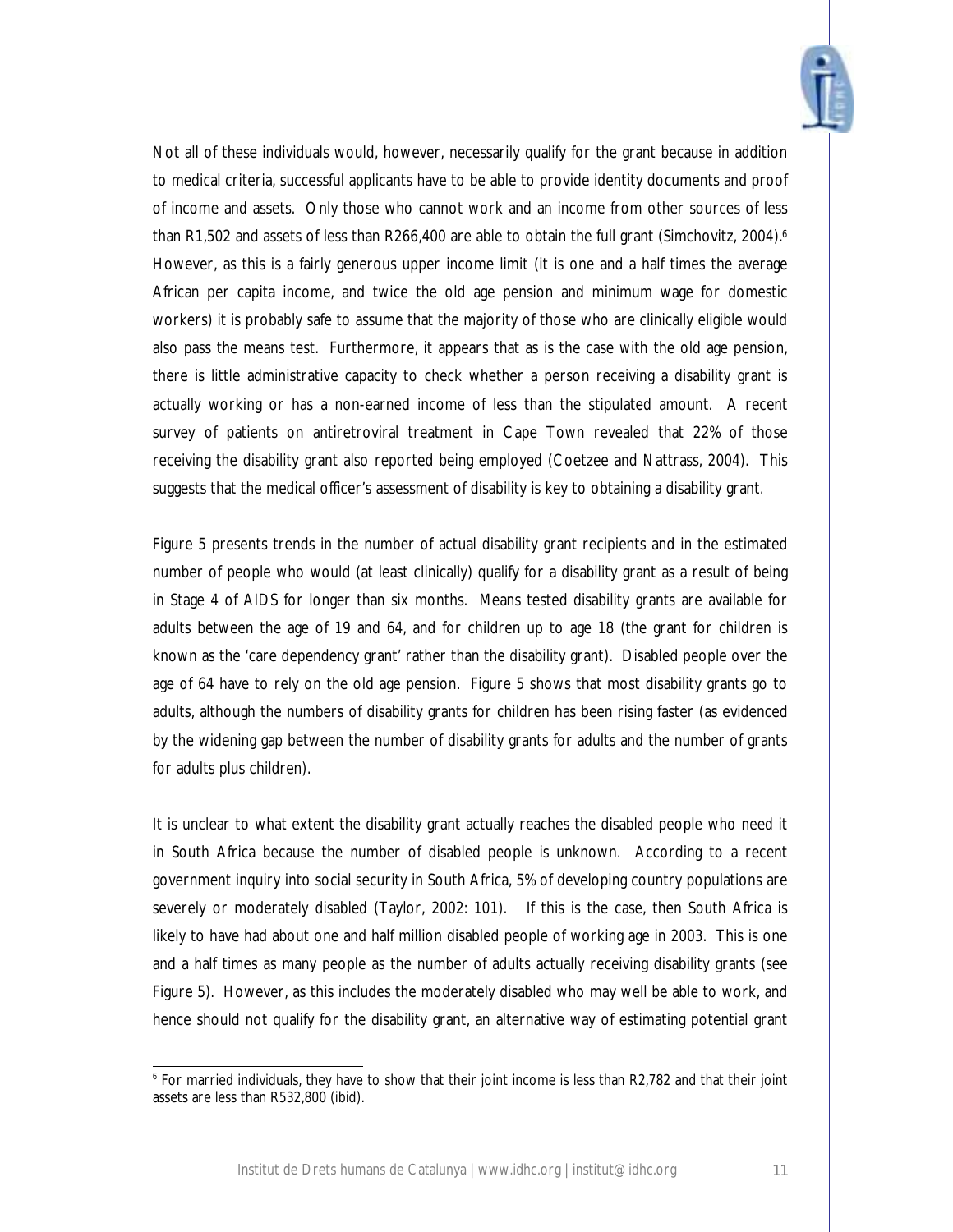

recipients is to use the number of people enumerated by labour force surveys who say that they are too sick or disabled to work. According to the September 2003 Labour Force Survey, about 922,000 people fell into this category – i.e just under 100,000 *less* than the number of people actually receiving disability grants that year. This suggests that either the Labour Force Survey is a very poor way of measuring disability, or that more people are obtaining access to the disability grant than should be the case (according to existing criteria).

It was only as a result of the sharp increase (of 45%) in the number of disability grants awarded in 2003 that the number of disability grant recipients dipped above the number of disabled people as estimated by the Labour Force Survey (see Figure 5). Disability grants going to adults as a percentage of adults reporting that they were too sick to work rose from 68% in 2000, to 70% in 2001, and then to 78% in 2002 followed by a massive 110% in 2003.



Figure 5. Trends in the Number of Disability Grant Recipients

Sources: South African Labour Force Survey September 2003 (Statistical News Release P0210, 25 March 04, Pretoria), ASSA2002 Demographic model (available on www.assa.org.za). Intergovernmental Fiscal Review 2001, 2003 and 2004. NB: The number of working age people too sick to work was derived from the Labour Force Survey of September 2003 and extrapolated as a % of the population for the preceding years.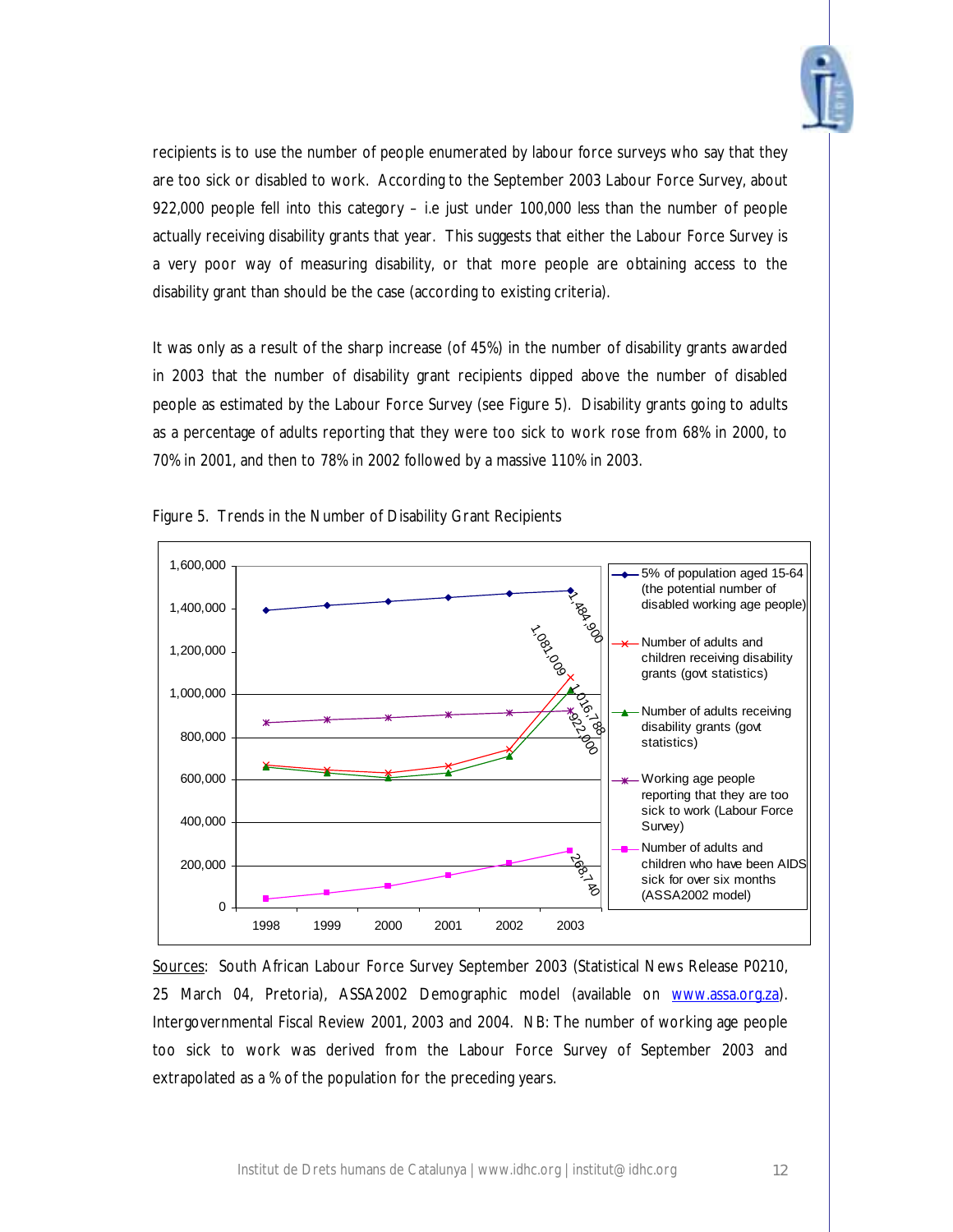

There are three main reasons for the dramatic increase in 2003. The first was the introduction of assessment panels in the Northern Cape and the Eastern Cape. Such panels appear to have adopted a broader notion of disability than the medical model – thus resulting in a sharp increase in grants awarded (Simchowitz, 2004). Fearing further dramatic growth in the disability grants, these pilot assessment panel projects were subsequently cancelled. The second reason for the sharp increase in disability grants was as a result of a court order (in the Mashishi case) instructing government to reinstate all temporary grants that had been cancelled because the government had failed to notify the recipients appropriately. These grants were subsequently cancelled in 2004, with the result that the expected number of disability grant recipients in 2004 is likely to be lower than that for 2003. Thirdly, the AIDS pandemic is reaching its mature stages in South Africa with the consequence that more illness and death is being experienced (see Figures 4 and 5). This is clearly placing upward pressure on the numbers of adults and children qualifying for the disability grant.



Figure 6. Projected Numbers of Adult Disability Grant Recipients

Sources: Intergovernmental Fiscal Review 2003; ASSA2002 demographic model.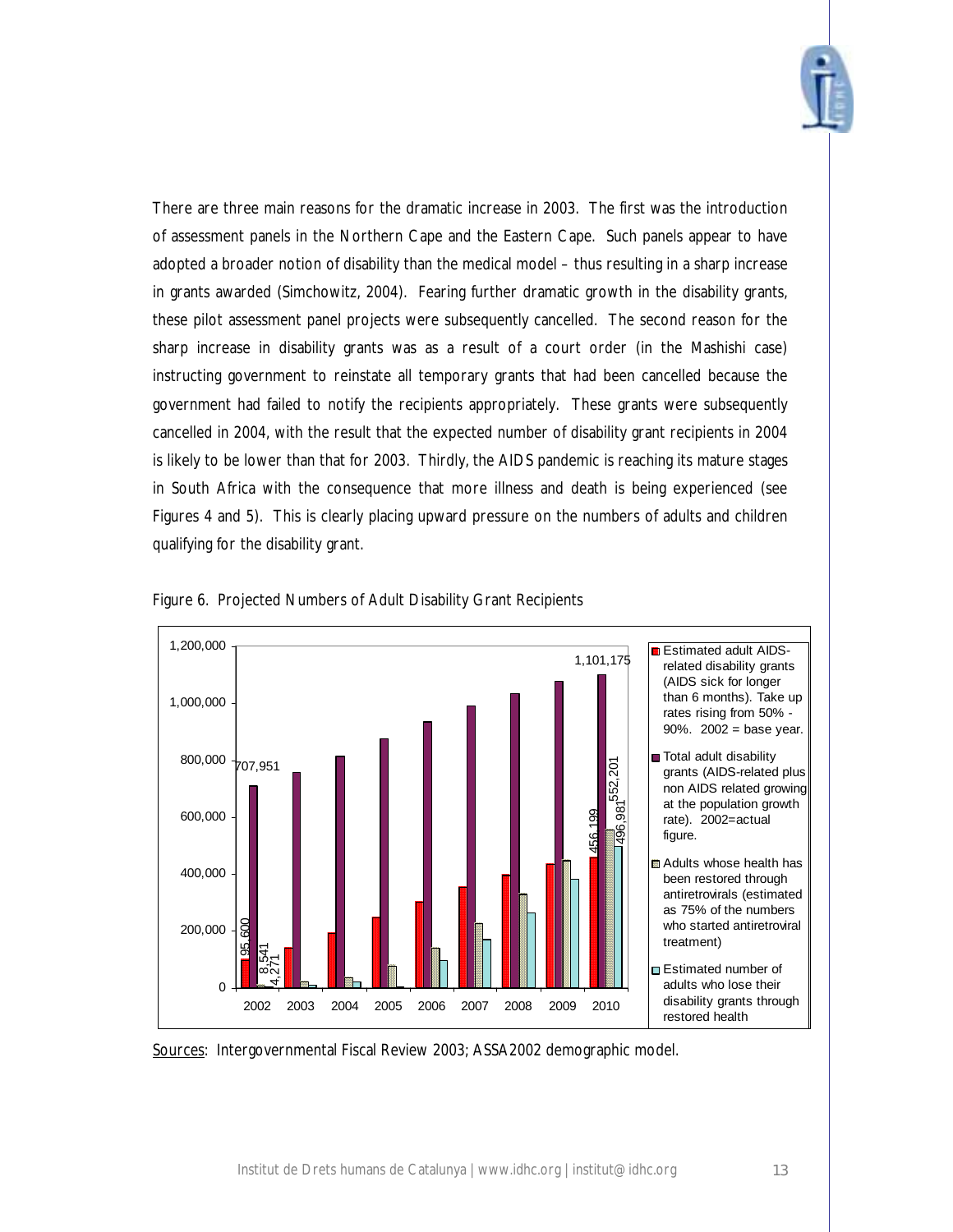

If we assume that only half of those who were AIDS sick for longer than six months actually received a disability grant, than 13.5% of the total number of disability grants actually awarded in 2002 would have been to AIDS-sick adults. If we assume that take-up rates by AIDS-sick adults rises steadily from 50% in 2002 to 90% in 2010, and that the number of non AIDS-related disability grants rises at the same rate as the population, then the number of disability grant recipients will rise at an average annual compound growth rate of 22%. In 2010, 1,1 million will be receiving disability grants (see Figure 6). This will cost the state R9.3 billion in 2002 prices.<sup>7</sup> (Note that these estimates use 2002 as the base in order to avoid the distortionary impact of the 2003 increases). This would require an increase of 75% in the budget allocated to disability grants, which in turn would require an increase in 18% to the budget allocated for all transfer payments.8

# **The Impact of Antiretroviral Therapy**

The figures for the number of disability grants in Figure 6 were derived from the ASSA2002 model on the assumption that take-up rates for the grant would rise from 50% to 90% over the period. It is, however, important to note that this take-up rate refers only to those who are AIDS-sick, i.e. who are displaying AIDS related symptoms. In the ASSA2002 demographic model, the AIDS sick comprise those in Stage 4 (i.e. those displaying AIDS-related symptoms who are not yet on antiretroviral treatment) and 25% of those who started antiretroviral treatment.9 Figure 6 plots the numbers of people who have had their health restored by antiretroviral treatment and who (given our assumptions about take up rates for the disability grant) are thus likely to have lost their disability grants as a result. The figure shows that the number of people still alive who are likely to have lost their disability grant as a consequence of antiretroviral treatment, rises from just over 4,000 in 2002 to just under half a million in 2010.

 $\overline{a}$ <sup>7</sup> This is broadly consistent with Simkins's earlier estimate (using different data and a different demographic model) that the number of disability grants will rise to 1,237,000 in 2010 and that the annual cost to government will rise to R9.5 billion as a result (2003: 9).<br><sup>8</sup> The total disbursed by provincial governments for all transfer payments (i.e including the old age pension,

disability grants, care-dependency grants, foster care grants etc) in 2001/02 was 21.5 billion (2003 Intergovernmental Fiscal Review: 97). Of this R5.3 billion (i.e. 25%) was for disability grants. This amounted to just under 2% of total government expenditure, i.e. about half a percent of GDP.

<sup>&</sup>lt;sup>9</sup> The model includes a category for those who started but then stopped antiretroviral treatment. 25% of these people are also estimated to be AIDS-sick. Note that the demographic model assumes that once a person stops taking antiretroviral treatment, their risk of mortality rises to that of people in Stage 4 (AIDS sick) and hence they do not live very long once they are off treatment.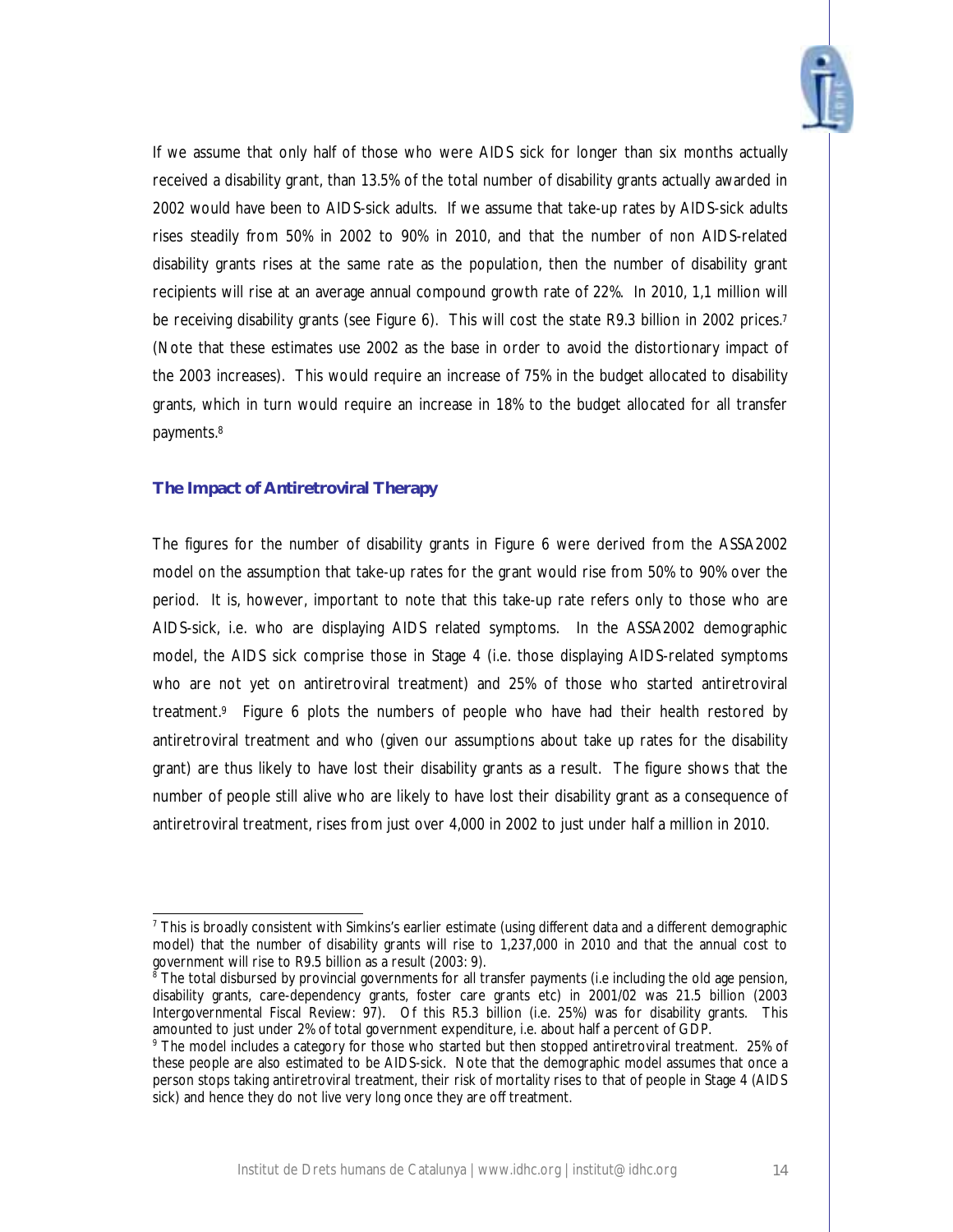

The ASSA2002 demographic model includes a set of assumptions about the rollout and effectiveness of various AIDS-policy interventions ranging from voluntary counselling and testing, to mother-to-child-transmission prevention and providing antiretroviral treatment for adults. In this respect the ASSA2002 model incorporates many of the features of the ASSA2000 interventions model which was designed to test the demographic impact of different AIDS policies (see discussion in Geffen *et al*, 2003). But whereas the ASSA2000 interventions model projected a rapid take-up of antiretroviral treatment (rising to 90% for all population groups by 2006), the ASSA2002 demographic model attempts to project actual population trends, and hence assumes a much slower rollout (in line with government policy). The model assumes that antiretroviral treatment will reach only 50% of Africans who need it by 2009 – and then remain at that level. Rollout rates are assumed to be much higher for whites and Asians, because their income and employment rates are higher, and hence they are able to access antiretroviral treatment through the private sector.10 However, as 96% of South Africa's estimated 4.9 million HIV positive people in 2004 were African, the pace of the overall rollout is overwhelmingly driven by that for the African population.

|                                                 | Without<br>antiretroviral<br>an | With<br>antiretroviral<br>an |  |  |  |
|-------------------------------------------------|---------------------------------|------------------------------|--|--|--|
|                                                 | treatment rollout               | treatment rollout            |  |  |  |
| Life expectancy at birth in                     | 46.3                            | 50.0                         |  |  |  |
| 2010                                            |                                 |                              |  |  |  |
| Infant mortality rate in 2010                   | 52 per 1,000 live births        | 45 per 1,000 live births     |  |  |  |
| adult<br>HIV<br><i>infections</i><br><b>New</b> | 5,536,028                       | 5,454,468                    |  |  |  |
| $(2000 - 2010)$                                 |                                 |                              |  |  |  |
| <b>AIDS</b><br>Cumulative<br>deaths             | 3,553,562                       | 3,119,249                    |  |  |  |
| $(2000 - 2010)$                                 |                                 |                              |  |  |  |
| HIV Prevalence (2010)                           | 10.6%                           | 11.3%                        |  |  |  |
| New AIDS sick cases (2010)                      | 504,432                         | 503,718                      |  |  |  |
| Total AIDS sick cases (2010)                    | 864,370                         | 663,470                      |  |  |  |

Table 2. Selected output from the ASSA2002 model (with and without the antiretroviral treatment rollout).

 $\overline{a}$  $10$  The model assumes that 81% of whites who need antiretroviral treatment get access to it by 2010.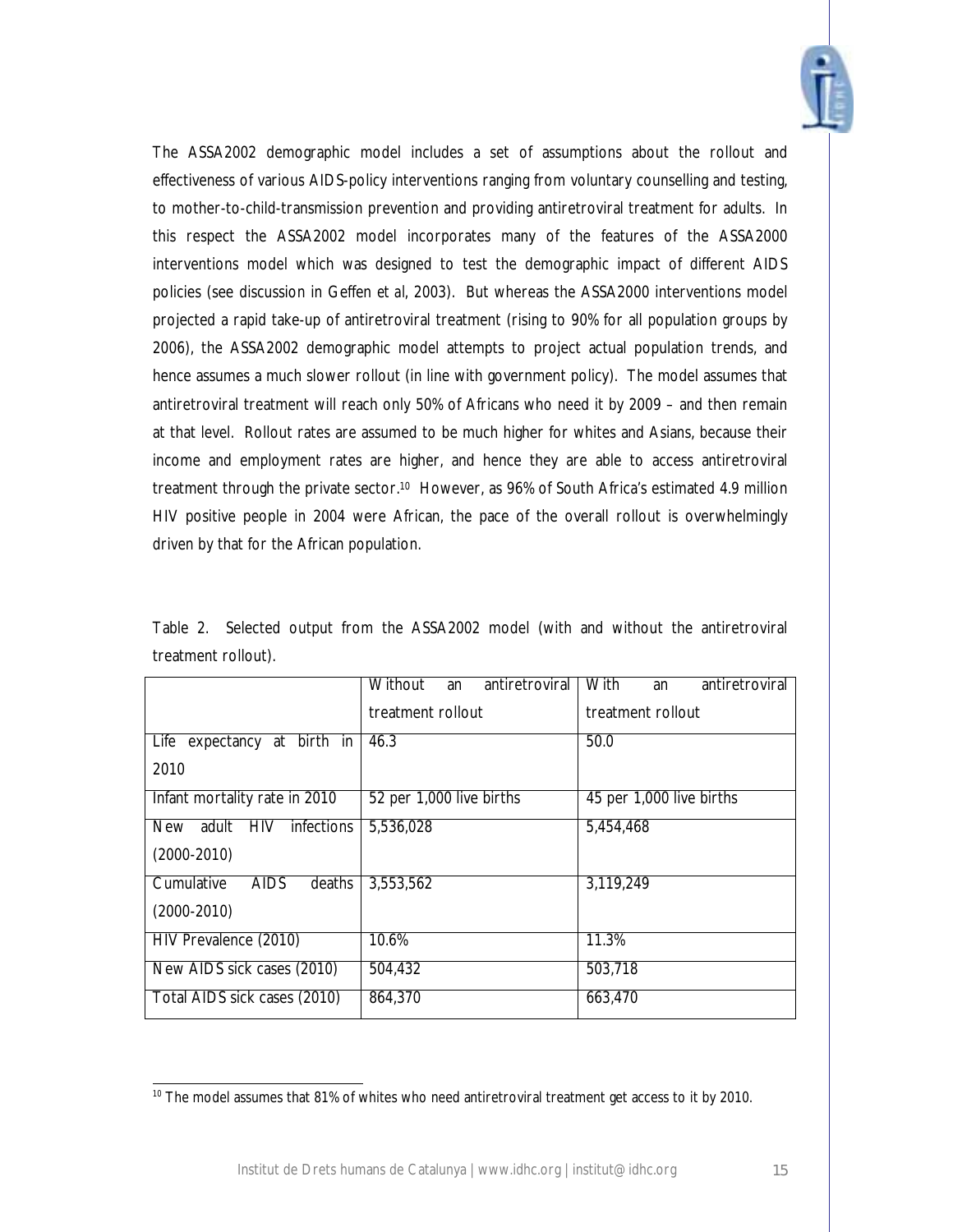

Despite this limited rollout, the model predicts that antiretroviral treatment will have a major impact on life expectancy. This is partly because HIV-positive people on treatment live longer. As can be seen from Table 2, over half a million deaths would be averted between 2000 and 2010 as a consequence of adding an antiretroviral treatment rollout to the existing suite of policy interventions including mother-to-child-transmission prevention, voluntary counselling and testing, the management of sexually transmitted diseases etc. (The number of deaths averted of course explains why HIV prevalence rises in the population once treatment is rolled out). But the increase in life expectancy is also because many fewer people get infected in a scenario in which treatment is rolled out.

The fact that a treatment programme is likely to *prevent* many new HIV infections often comes as a surprise to those who hear it for the first time. Surely, they ask, if people with HIV are living longer, they have more time to pass on the virus? While it is certainly the case that people on HAART do live longer and continue to have sex, they are living with substantially reduced viral loads – and hence are less infectious. Drawing on medical evidence on the impact of antiretroviral treatment on the viral loads in seminal fluid, the model assumes that the for every log increase in the viral load, the risk of passing on the virus to an uninfected partner rises threefold. The model assumes that antiretroviral treatment causes a log reduction of 1.76 in the viral load – which means that an HIV-positive person on antiretroviral treatment is substantially less infectious over their life-time than they would be if they died earlier and with a higher viral load in the last few years of their lives. This, together with a small positive impact associated with the voluntary counselling and testing programme associated with the treatment rollout, is why the model predicts that there will be over 80,000 fewer adult HIV infections by 2010 if antiretroviral treatment was rolled out (albeit slowly), than would be the case if it was not.11

Figure 7. The Number of AIDS Sick and Number of New HIV Infections with and Without an Antiretroviral Treatment Rollout

1

<sup>&</sup>lt;sup>11</sup> More child infections, however, take place under the antiretroviral scenario because more babies are born to HIV-positive mothers.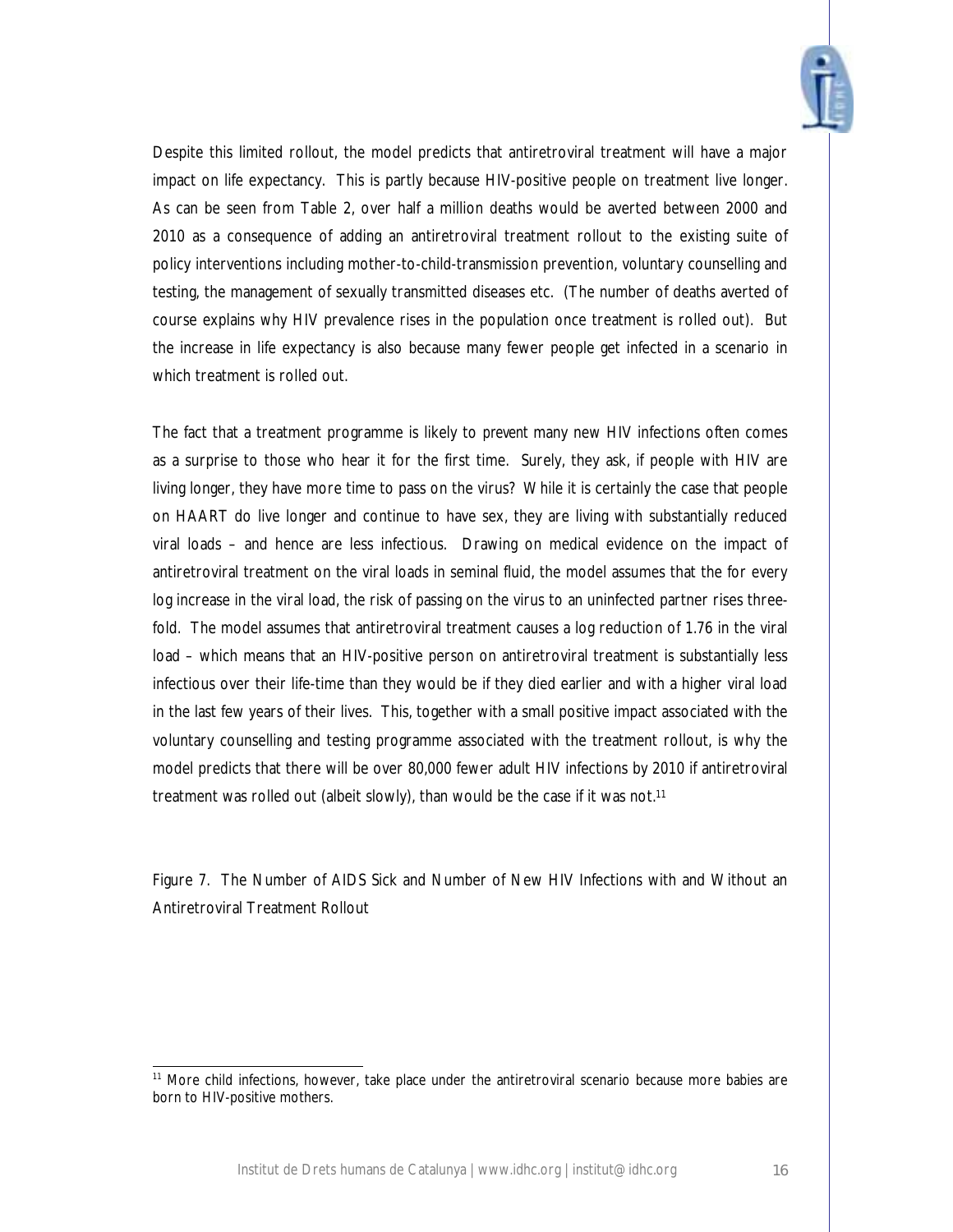



Source: The ASSA2002 demographic model.

Figure 7 plots the trend over time in the number of AIDS sick cases and the number of new HIV infections with and without an antiretroviral treatment rollout. The top two lines track the number of AIDS sick cases. It shows that in the absence of an antiretroviral treatment rollout, the number of AIDS sick cases rises steeply, and then falls after 2011. This reflects the gradual burning out of the epidemic as people die from AIDS. By contrast, the number of AIDS cases flattens as the antiretroviral rollout takes place, and then rises. This is a product of the assumption in the model that antiretroviral treatment delays the onset of terminal AIDS illness rather than prevents it entirely.12 The bottom two lines track the number of new HIV infections over time with and without an antiretroviral treatment rollout. It shows that there are significant and sustained benefits in terms of HIV infections-averted as a consequence of rolling out treatment.

The fact that the antiretroviral treatment rollout helps avert HIV infections is one of the reasons why the overall cost to government of the rollout is substantially less than would appear to be case if only direct costs were considered. Total cost to government includes the cost of treating

<sup>1</sup>  $12$  Technically, what the model does is assume an increase in the median term to death of between 4 and 5 years for those who take antiretroviral treatment.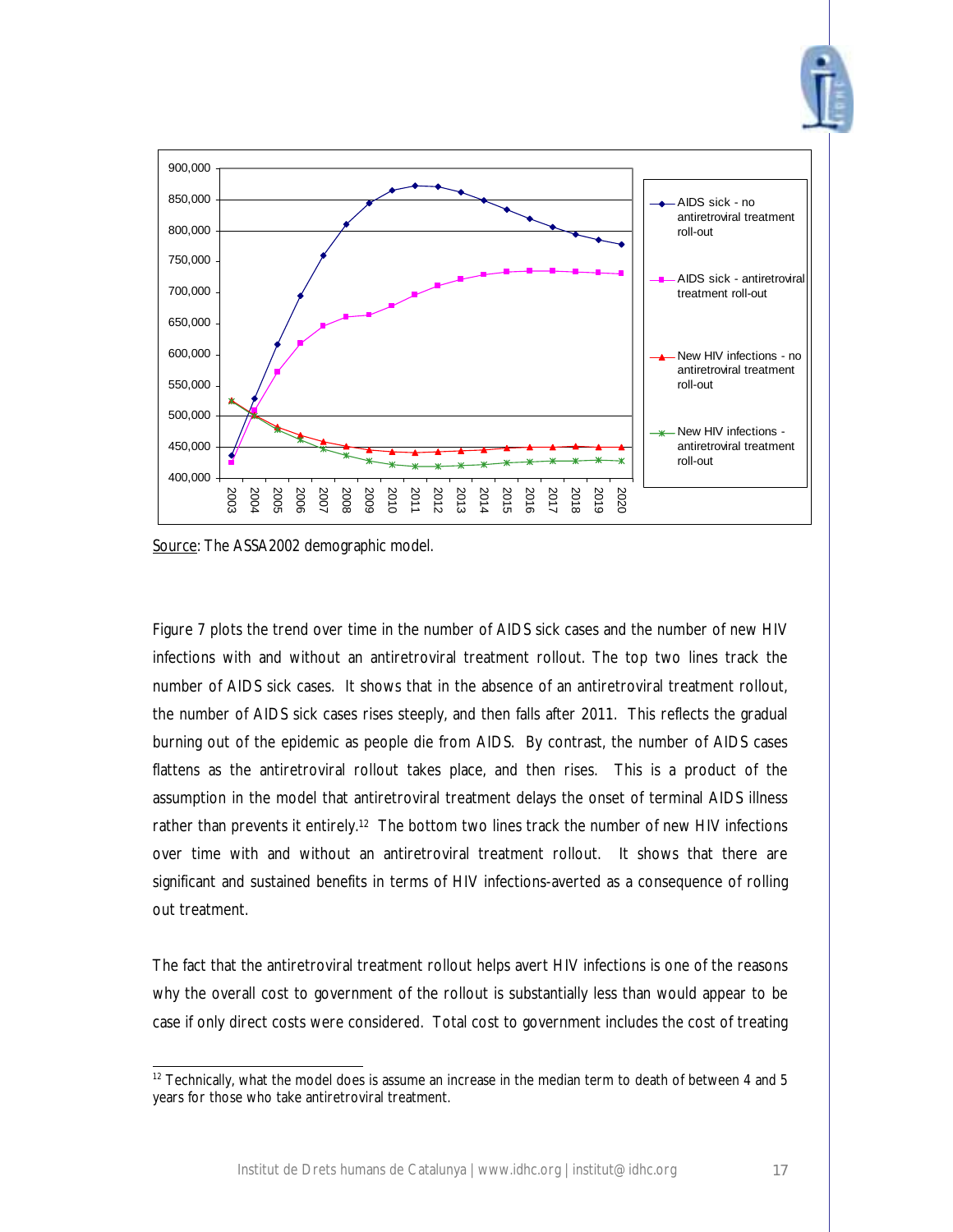

the opportunistic infections of people suffering from HIV. By rolling out antiretroviral treatment, the government reduces such costs by improving the health of people living with AIDS, but more importantly, helps prevent many new infections – and hence brings about fewer hospital visits overall than would be the case in the absence of a treatment program. In earlier work I have shown that the higher the level of hospital care offered to people suffering from AIDS-related opportunistic infections, the more cost-effective the treatment intervention will be (Geffen *et al*, 2003; Nattrass, 2004b).

Although the health costs associated with the antiretroviral rollout are the overwhelming cost drivers for government, the cost of AIDS-related disability grants with and without a treatment rollout are also worth considering. Because fewer people become infected with HIV, and because people living with AIDS have their health restored by antiretroviral therapy (and thus are no longer AIDS sick, thereby rendering them ineligible for the disability grant), the number of disability grants is substantially lower across time in the scenario which includes antiretroviral treatment – compared to a scenario which does not. This can be seen in Figure 7 that shows that the number of AIDS-sick individuals is substantially lower in the scenario that includes the antiretroviral treatment rollout compared to the one that does not.

#### The Potential Trade-off between Disability Grants and Antiretroviral Treatment

Disability grants can be an important source of income for AIDS-affected households in South Africa. This is illustrated by Table 3 which presents data from two surveys conducted in Khayelitsha, Cape Town: one comprising a sample of people just starting their antiretroviral treatment; the other comprising a representative sample of Khayelitsha residents (restricted to fall within the same age band as the sample of antiretroviral patients – i.e. 20-59). The table shows that disability grant income contributes on average 32% of household income for the sample of people just beginning antiretroviral treatment. Of the 73% who had access to the disability grant, the grant contributed on average 41% of household income. The percentage of disability grant income to total household income for the average Khayelitsha household if of course much lower than that for the sample of people on antiretroviral treatment, all of whom were very ill when they started treatment. It is interesting to note that conditional on reporting a disability grant as part of household income, average per capita income is practically equivalent between the two surveys.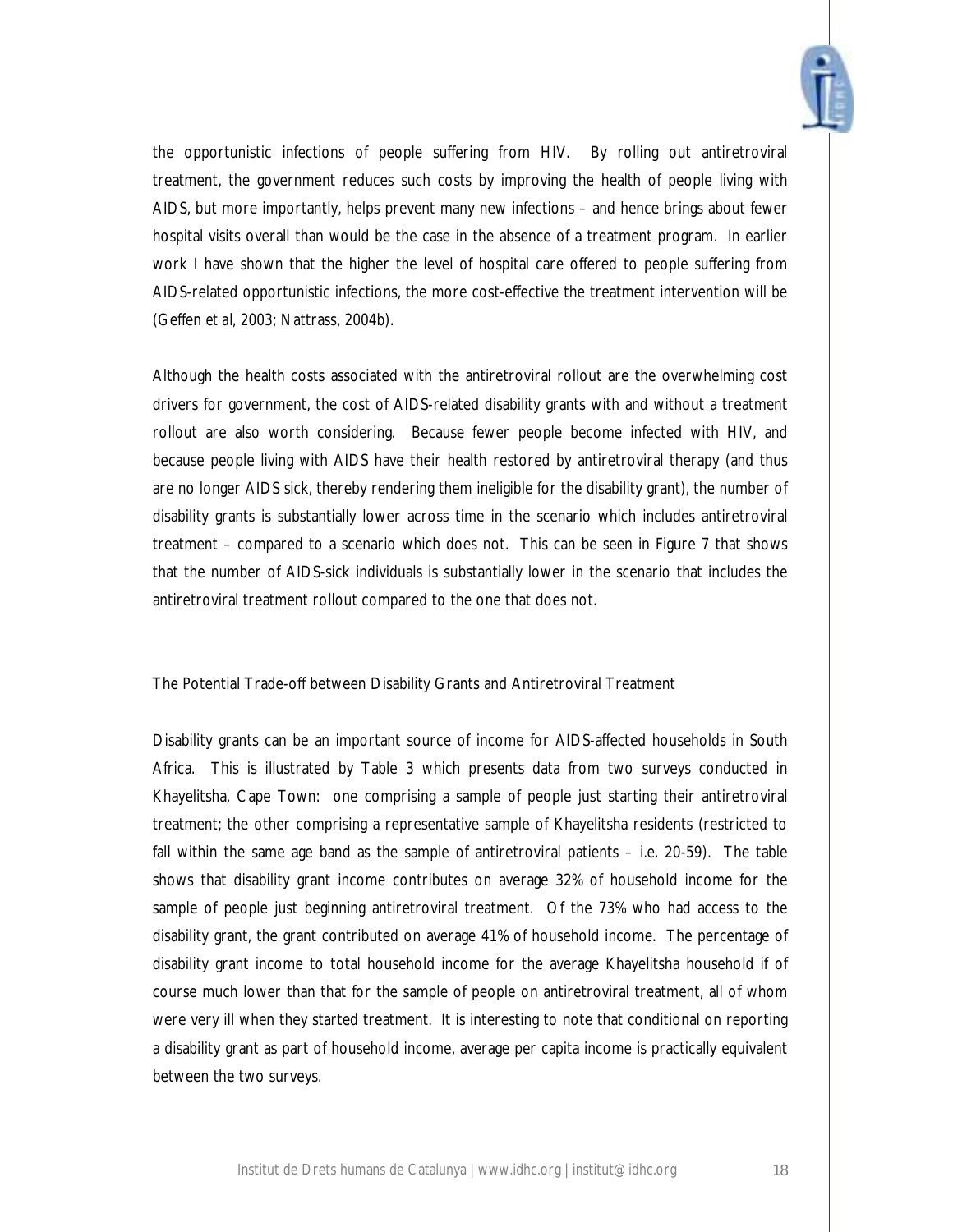

Data such as this indicates that the disability grant is a major source of relief for poor AIDSaffected households. A respondent interviewed as part of a broader study went as far as to say "I love this HIV" because of it. She explained her choice of words as follows:

"Yes I like this HIV/AIDS because we have grants to support us….. Before I was staying with my mother and father and sister, they didn't work. Maybe I was taking three to four days without food. People discriminated against me and no one come in the house. The only thing that was helping was my grandmother's pension. We were surviving on that money. Concerning the illness, our lives are changed completely" (quoted in Steinberg *et al*, 2002b: 29).

The notion that someone might 'love this HIV' seems shocking. But it is understandable (albeit in a terrible way) when one considers the desperate circumstances that households can find themselves when they lack access to an income-earner. The advent of a disability grant, as was clearly the case for the respondent quoted above, can be a major life-line for the entire family. The threat of its removal as a result of antiretroviral treatment is thus serious indeed. If the data from Khayelitsha is anything to go by, it suggests that average household income could fall by a third if a disability grant is lost through restored health.

|                                            | People just starting to receive | Khayelitsha         |  |
|--------------------------------------------|---------------------------------|---------------------|--|
|                                            | Antiretroviral Treatment in     | <b>Residents</b>    |  |
|                                            | Khayelitsha                     | (general sample)    |  |
| Household income (mean)                    | R <sub>1</sub> ,463             | R <sub>1</sub> ,754 |  |
| Average % contribution of disability grant | 31.7%                           | 1.5%                |  |
| income to household income                 |                                 |                     |  |
| Average % contribution of disability grant | 41%                             | 48%                 |  |
| income to household income for those       |                                 |                     |  |
| households receiving a disability grant    |                                 |                     |  |
| Average per capita household income        | R340                            | R458                |  |
| Average household income for those         | R <sub>1</sub> ,510             | R1,497              |  |
| households with a disability income        |                                 |                     |  |

Table 3. Comparative Data from People aged 20-59 in Khayelitsha\*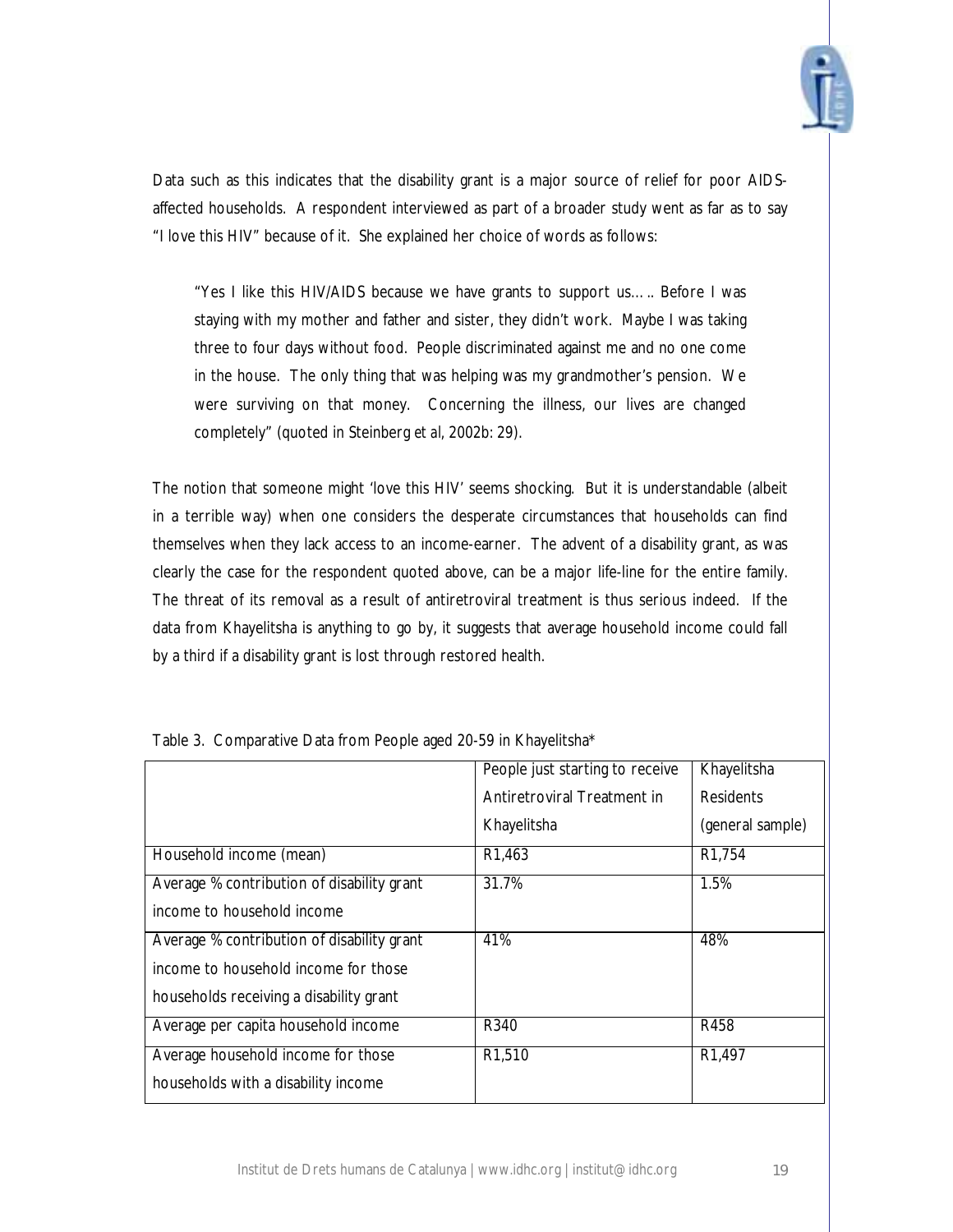

| Average household size            | 4.9 | 4.6 |
|-----------------------------------|-----|-----|
| Average age                       | 34  | 34  |
| % Women                           | 70% | 58% |
| Average years of schooling        |     |     |
| Labour force participation rate** | 71% | 95% |
| Unemployment rate**               | 45% | 48% |

Source: Coetzee and Nattrass (2004). The first column reports data from a survey of people on antiretroviral treatment in the Khayelitsha clinic in 2002. The second column reports data from a 2000/1 survey of Khayelitsha adjusted upwards to reflect 2002 prices.

\*NB: The data is not strictly comparable because the survey of people on antiretroviral treatment failed to ask sufficiently detailed information about income sources. It is likely that income for this survey is under-estimated by about 5% .

\*\* This is the broad definition of unemployment, i.e. includes as unemployed those who say they want work but are not necessarily actively seeking it. Table 4 uses the strict definition (i.e. only includes active jobseekers).

It is, of course, possible that some of those individuals who lose their disability grant through restored health will in fact find a job – thereby contributing to an increase in household income. Panel data is necessary to answer this question. In this respect, we do have information on the changes experienced by 104 antiretroviral patients during the first year of treatment. This limited data set shows a significant rise in labour-force participation as a consequence of treatment. However, as more people moved from the ranks of non labour force participants to the searching unemployed than moved into the ranks of the employed, the unemployment rate actually rose (see Table 4).

Table 4: Changes in Labour Force Participation for the 104 Antiretroviral Patients for whom we have a Year's Worth of Data.

|                             | At |            |                       |  |           | the start of the After one | vear | οf |
|-----------------------------|----|------------|-----------------------|--|-----------|----------------------------|------|----|
|                             |    |            | programme (base line) |  | treatment |                            |      |    |
| Employed                    | 44 | (42.3%)    |                       |  | 55        | $(52.9\%)$                 |      |    |
| <b>Searching Unemployed</b> | 25 | $(24.1\%)$ |                       |  | 33        | (31.7%)                    |      |    |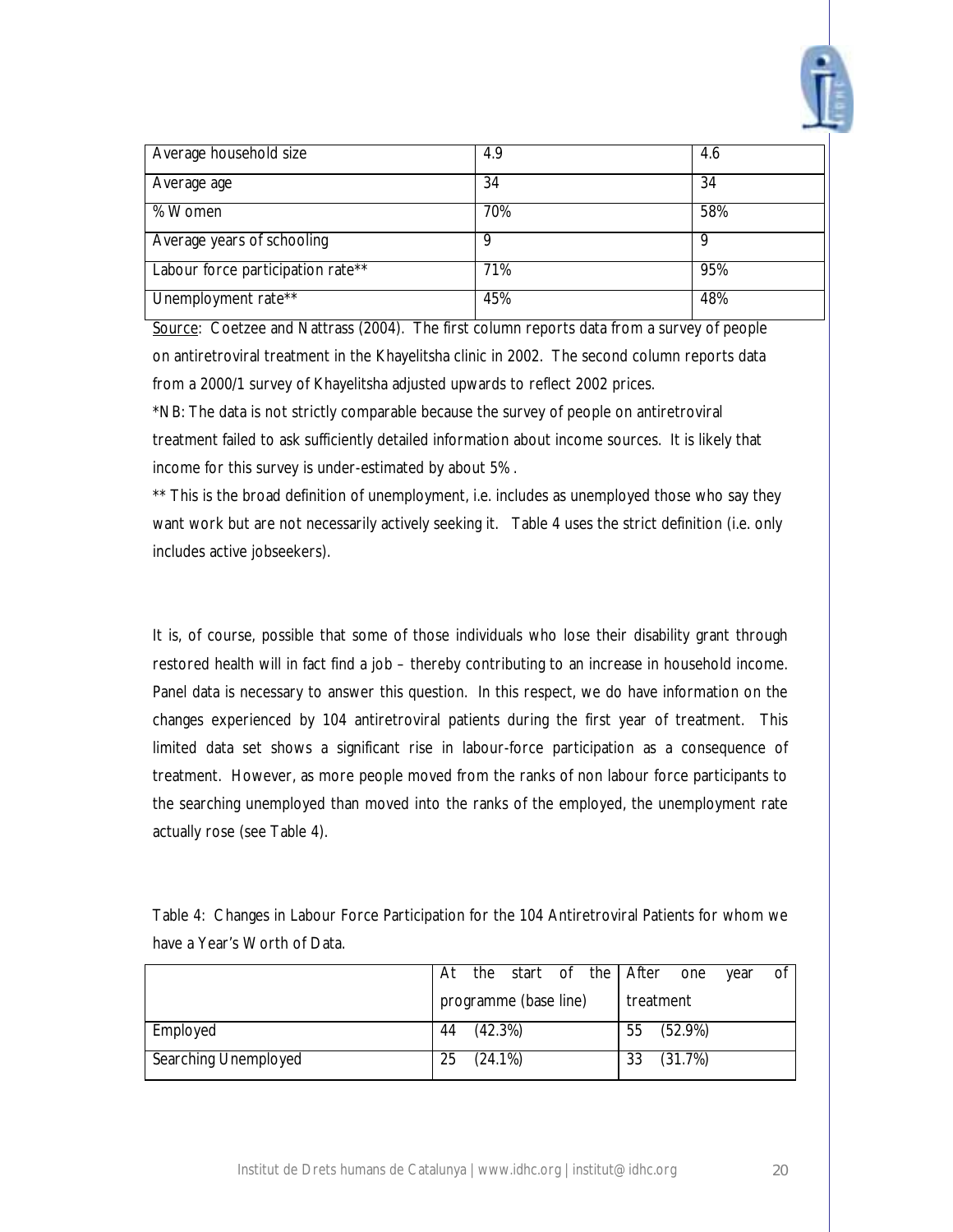

| Non-labour force Participants            | (33.7%)<br>35                    | (15.4%)<br>16 |  |
|------------------------------------------|----------------------------------|---------------|--|
| Total                                    | 104 (100%)                       | 104 (100%)    |  |
|                                          | Pearson's Chi2= 9.4041 (pr=.009) |               |  |
|                                          |                                  |               |  |
| Unemployment rate (strict)               | 36.2%                            | 37.5%         |  |
| Labour force participation rate (strict) | 66.4%                            | 84.6%         |  |
| Employment rate                          | 42.3%                            | 52.9%         |  |

Source: Coetzee and Nattrass (2004)

The results of the small panel study reported in Table 4 are far from representative. Not only is the sample very small and limited to one particular African township outside of Cape Town, but the changes in employment over time are strongly influenced by the fact that this was the first cohort of Africans in South Africa to receive antiretroviral treatment. People from this group were thus in demand as AIDS treatment advocates (for NGOs like the Treatment Action Campaign) and as lay counsellors. One thus cannot expect that subsequent cohorts of antiretroviral patients will experience similarly good employment opportunities once their health is restored. It is safer to assume that most of these people will become unemployed and that their household incomes will fall as a result of the loss of the disability grant.

Given such a scenario, it is possible that a small, but significant, proportion will opt to discontinue antiretroviral treatment so as to become AIDS-sick again in order to qualify once more for the disability grant – and then once it is reinstated, go back onto treatment (and when the grant expires once more, repeat the cycle). Besides the negative impact on the health of the individual, such behaviour will dramatically increase the growth of drug resistant strains of the HI virus, thereby rendering the entire antiretroviral rollout less effective. Put differently, the more that people switch from being on and off treatment, the greater the numbers of AIDS sick, and the greater the number of new HIV infections. In other words, the outcomes depicted in Figure 7 would look more and more like the no antiretroviral treatment rollout and less and less like the scenario that included the antiretroviral treatment rollout. The rate at which the shift takes place depends on how many people choose to yo-yo between the disability grant and antiretroviral treatment, the rate at which resistant strains of HIV develop, and the extent to which such resistant strains spread through the population.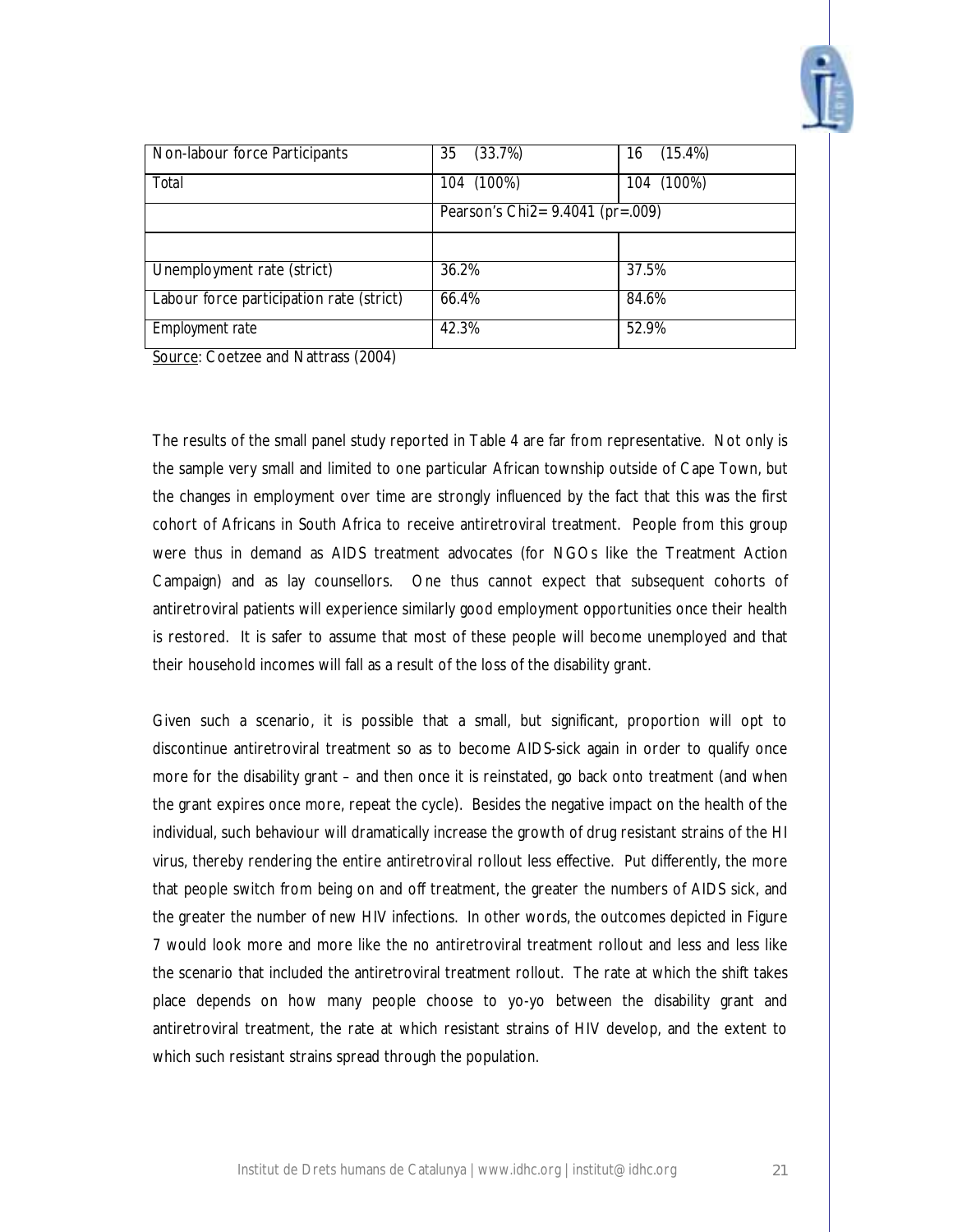

### 3. Towards a Basic Income Grant

One response to the potential trade-off between disability grant and antiretroviral treatment is to remove the grant altogether for HIV-positive people. This would at least remove the perverse incentives described above. The cost, however, is that it is discriminatory (because people disabled by AIDS should not be any less entitled to government support than any other disable person) and cuts away an important income life-line for poor AIDS-affected households. And, to the extent that lower household income translates into lower food expenditure, it may also adversely affect the nutritional status of people on antiretrovirals – thereby reducing the effectiveness of the treatment rollout via a different route. Furthermore, to the extent that AIDS is driven by poverty, this could also exacerbate the AIDS epidemic.

An alternative response is to allow HIV positive people to maintain their disability grants – even after their health has been restored. There are two problems with the strategy. The first is that the problem of perverse incentives is not eliminated. Allowing access to the disability grant for people whose health has been restored may result in some people desiring to become HIVpositive. Although this may sound far-fetched, there is anecdotal evidence from the Western Cape, the Eastern Cape and KwaZulu Natal indicating that some people become angry when they test negative – saying that they were hoping to get the grant.13 In the Eastern Cape, there is a saying that you have 'won the lotto' if you test HIV-positive because it is seen as a ticket to the disability grant.14 If antiretroviral treatment is regarded (incorrectly) as a 'cure' for HIV, then it is possible that some people may desire to become HIV-positive under the mistaken notion that they will be able to get access to the disability grant and obtain antiretroviral treatment.

The second problem with allowing HIV positive people to keep their disability grants even when their health has been restored through antiretroviral treatment is a moral one: why should they be privileged over other people whom may be equally needy, but HIV-negative?). Put this way, the immediate question that poses itself is: why not introduce a Basic Income Grant (BIG) for all? A BIG would need to be at a much lower level (probably in the region of R100-R200) than the R740 maximum grant for the disabled. Those household who lose the disability grant as a consequence of antiretroviral treatment, will be at least have some financial cushioning resulting

<sup>1</sup>  $13$  Reported by social workers and peer counsellors.

<sup>&</sup>lt;sup>14</sup> Correspondence with a journalist in the area.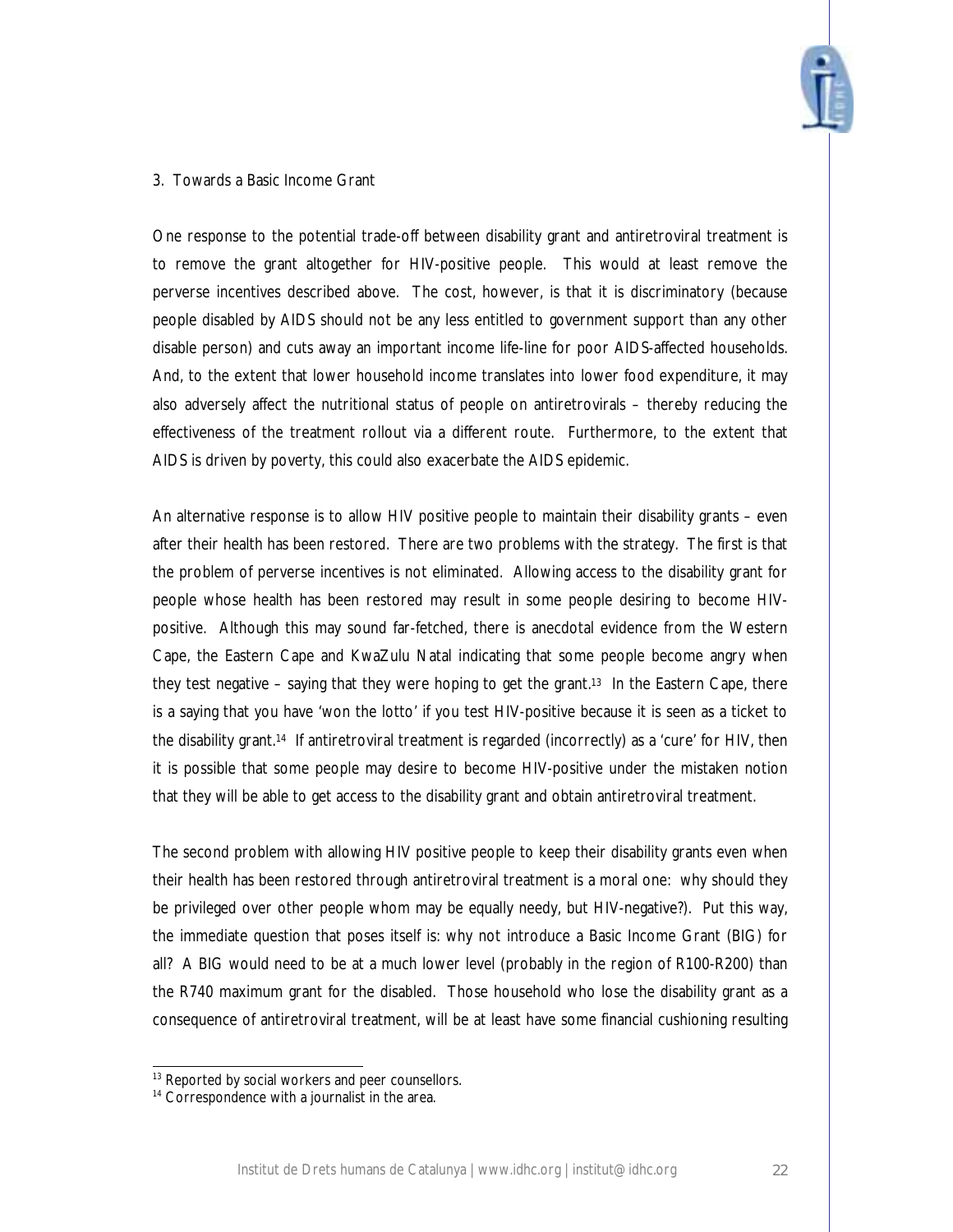

from the fact that they, and each household member, has a BIG. This may help prevent people on antiretroviral treatment from being tempted to stop adhering to their treatment regimens in order to get the disability grant reinstated.

If a BIG is introduced for all people – say at R100 a month – what is the appropriate level of payment for the disability grant? If the payment to disabled people is to remain at its current level, then if someone gets a disability grant on top of the BIG, it could fall by R100, to R640. This means that if a person loses the disability grant as a result of going on antiretroviral treatment, the loss of income is R540 rather than R740 – and they still have a basic income grant to help them get by. It is, however, possible that for some very poor individuals on antiretroviral treatment, the gap between the disability grant and the BIG may still be large enough to encourage them to stop taking antiretroviral treatment in order to restore the grant. If so, then there is a case for reducing the value of the disability grant and/or raising the value of the BIG.

There is a range of arguments, both moral and economic in favour of a BIG in general (see e.g. Van Parys, 2001) and for South Africa in particular (see e.g. Standing and Samson, 2003). This is not the place to review these arguments, or the arguments against the introduction of a BIG. The point is simply that given the context of the AIDS and the perverse incentives associated with the removal of the disability grant, this amounts to one more argument in favour of the introduction of a BIG.

Previous research and financial simulations has shown that even a modest BIG of R100 per month for all South Africans could contribute substantially to reducing poverty and inequality in South Africa (e.g. Bhorat, 2002). This is why the recent 'Taylor Committee' report on comprehensive welfare reform argued in favour of a BIG (Taylor Committee, 2002). According to Le Roux (2002), a BIG could be financed by a 7.3 percentage point increase in value-added tax (VAT) and a 50% increase in excise and fuel taxes. This proposal is broad-based and redistributive: those who spend more than R1,000 a month end up paying more in consumption taxes than they benefit from the R100 BIG.

Figure 8. The Drop in Prices Paid for Antiretroviral Treatment by the Western Cape Provincial Government between November 2003 and June 2004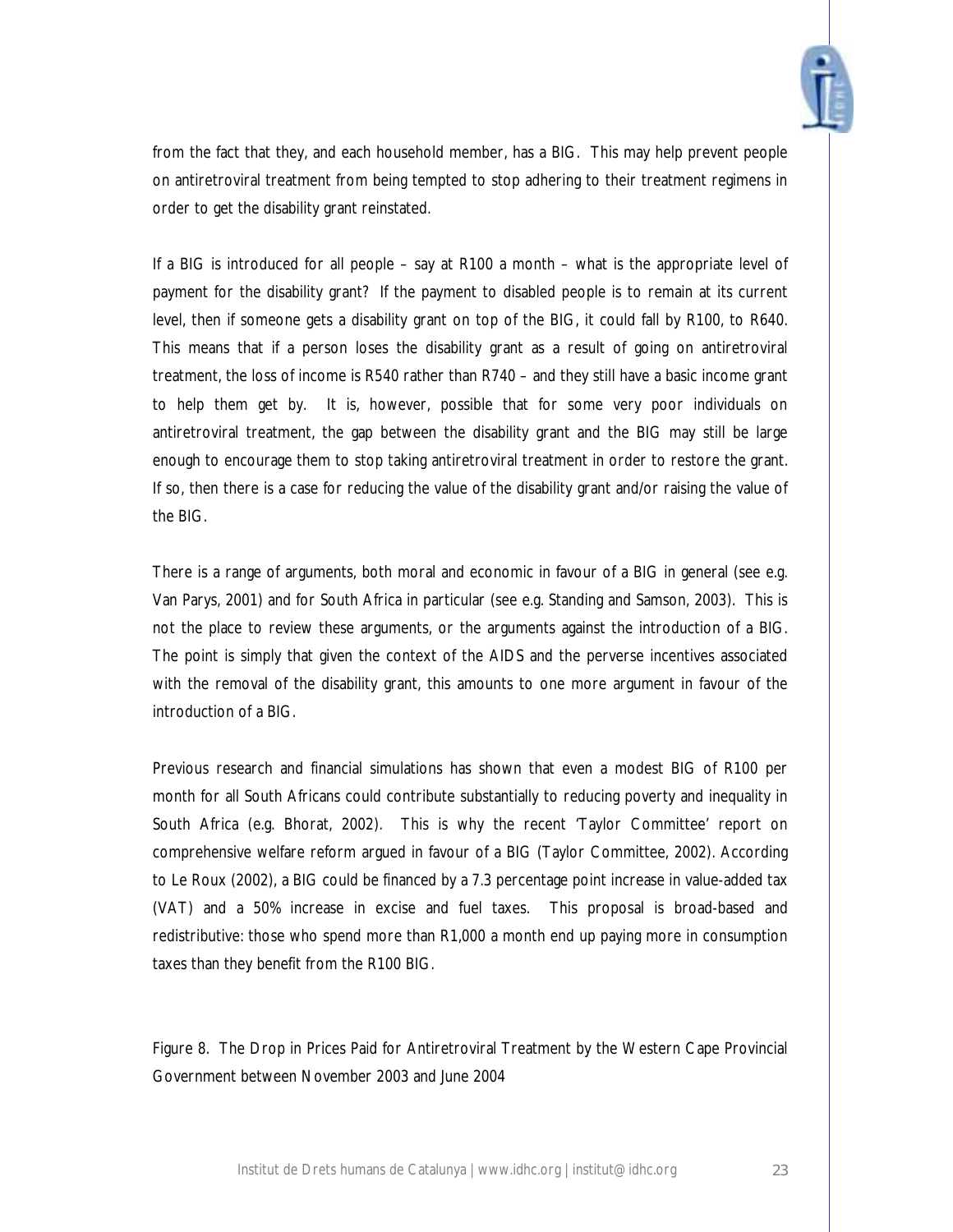



Source: Data provided by the Western Cape Provincial Government

In earlier work, I estimated that implementing a full-scale AIDS prevention and treatment intervention which provided HAART to all those who needed it (i.e. with a rapid rollout and no rationing of antiretroviral treatment), would require an increase in resources equivalent to raising VAT by between 3 and 7 percentage points depending on what level of care is provided to those suffering from AIDS-related illness (Nattrass. 2004b).15 Given the subsequent dramatic decrease in the price of antiretrovirals – the first line triple therapy treatment regimen dropped by 72% between November 2003 and June 2004 (see Figure 8) – the revenue which would need to be raised would now probably require an increase of between 1 and 5 percentage points on VAT. If we take the mid-point estimate and add it to Le Roux's estimate of a necessary tax increases to finance a BIG, then it would appear that South Africa would need to raise tax revenue by an equivalent of a 10 percentage point increase in VAT to finance a BIG *and* implement a national AIDS prevention and treatment intervention for all who need it.

<sup>1</sup> <sup>15</sup> The money could of course be raised through income tax rather than VAT. The discussion about taxation is presented here in terms of VAT simply to keep the argument simple.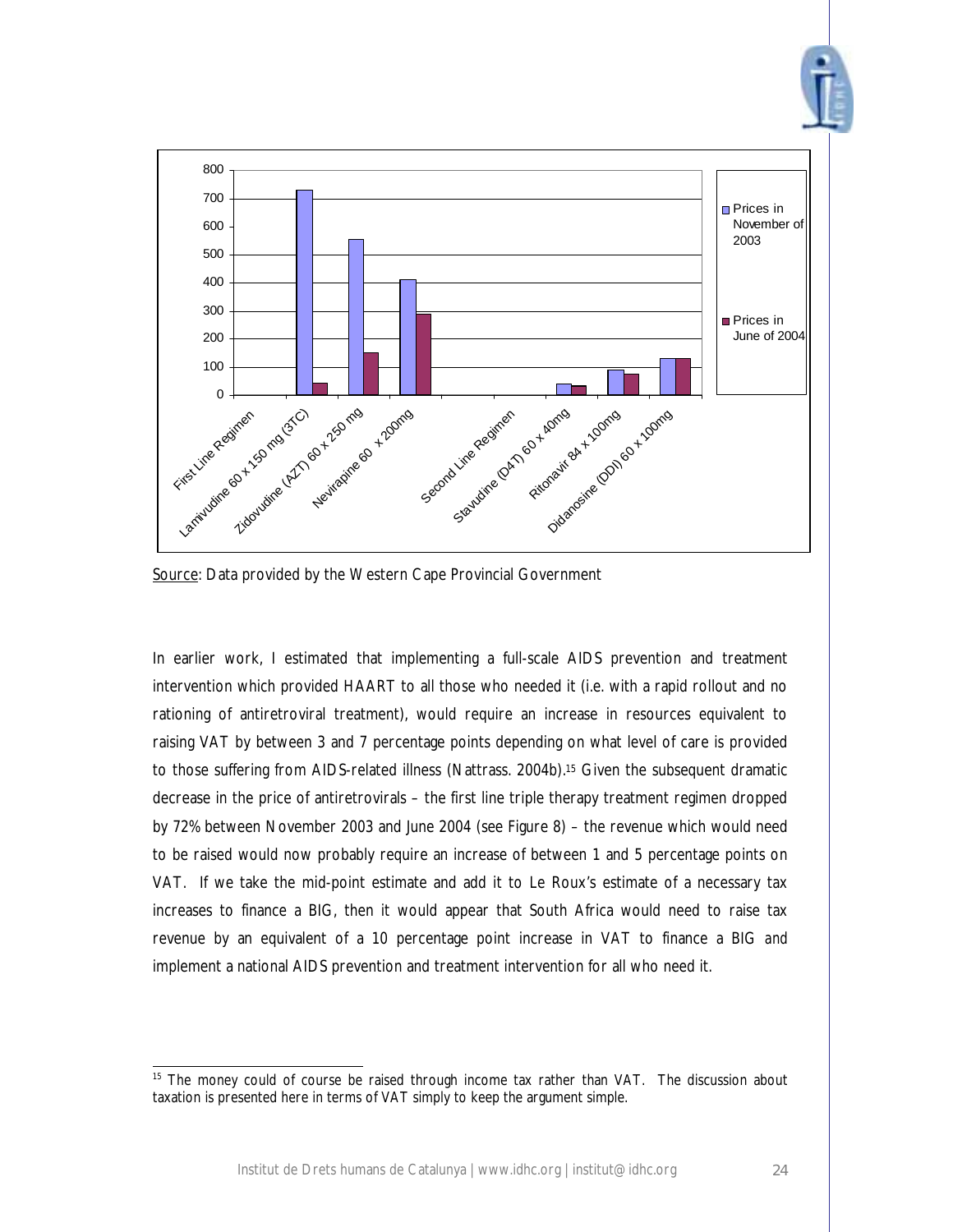

This, of course, is a significant increase in taxation. Is this feasible? There is no exact technical answer to this question as different societies tolerate different levels of taxation, and at different times. Welfare expenditure as a proportion of GDP has risen with economic development, and in times of crisis (such as war) citizens have accepted large increases in taxation as legitimate (Seekings, 2003). The notion of what is and is not 'affordable' thus varies according to the social and economic context. Given the scale of the unemployment problem and the AIDS epidemic, it is possible that reasonable South Africans might agree to an increase in taxation so as deal with it. Whether one appeals to Rawlsian logic to protect the lives and livelihoods of the poor – or to more radical left libertarian ideas of providing each citizen with a social dividend as a basic right – the issue ultimately boils down to whether reasonable people can tolerate living in a society that forces people living with AIDS to choose between income and health.

Finally, it is important to note that even if a BIG and an acceptable AIDS prevention and treatment intervention was to be introduced, far more needs to be done to address the problem of unemployment and poverty in South Africa. A BIG of R100 a month is very small: it amounts to one tenth of average African per capita income, and to one twentieth of average per capita income in South Africa. Addressing poverty through other means – most notably by encouraging labour-intensive growth – thus must be an integral part of any solution.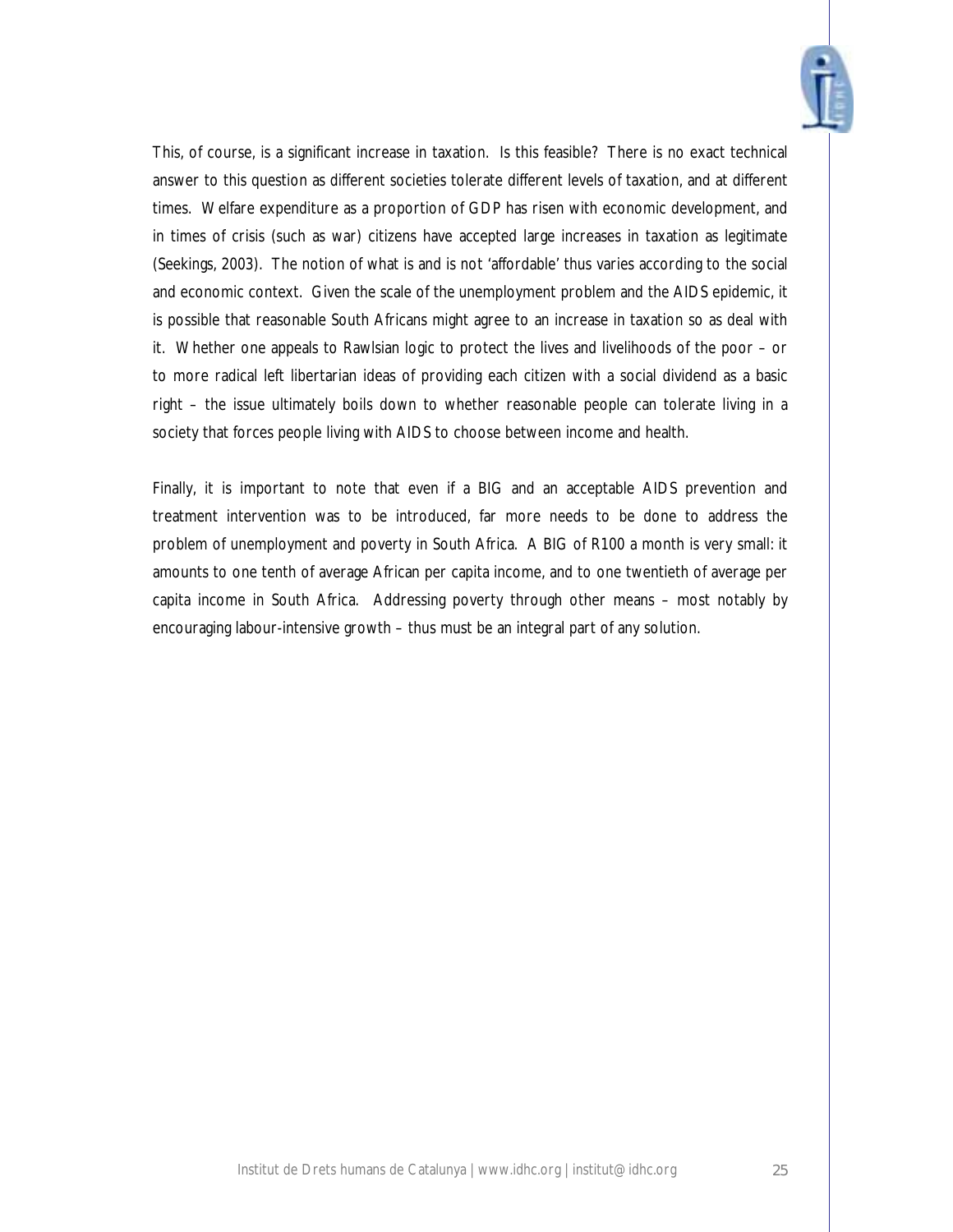

### References

- Bhorat, H. 2002. "A universal income grant scheme for South Africa: An empirical assessment", Paper presented at the *9th International Congress of the Basic Income European Network*, Geneva.
- Booysen, F. 2002a. "Poverty and health in Southern Africa: Evidence from the Demographic and Health Survey", in *South African Journal of Economics*, vol.70, no.2.
- Booysen, F. 2002b. "Financial responses of households in the Free State Province to HAV/AIDSrelated morbidity and mortality", in *South African Journal of Economics*, vol.70, no.7.
- Booysen, F., Van Rensburg, D., Bachman, M. Engelbrecht, M. and F. Steyn. 2002. "The Socioeconomic impact of HIV/AIDS on households in South Africa: Results of a Study in Welkom and QwaQwa, Free State Province", in *AIDS Bulletin*, vol.11, no.1.

Campbell, C. 2003. *Letting them Die*, Double Storey, Cape Town.

- Coetzee, C. and N. Nattrass. 2004. Living on AIDS Treatment: A Socio-Economic Profile of Africans Receiving Antiretroviral Treatment in Khayelitsha, Cape Town, Seminar paper presented at a workshop on AIDS-related panel studies in South Africa, Centre for Social Science Research, March. (forthcoming as a CSSR Working Paper)
- Cross, C. 2001. "Sinking deeper down: HIV/AIDS as an economic shock to rural households", in *Society in Transition*, vol.32, no.1.
- Desmond, C., Michael, K. and Gow, J. 2000. "The Hidden Battle: HIV/AIDS in the Household and Community", in *South African Journal of International Affairs*, vol.7, no.2.
- De Waal, A. and J. Tumushabe. 2003. HIV/AIDS and Food Security in Africa: A Report for DFID.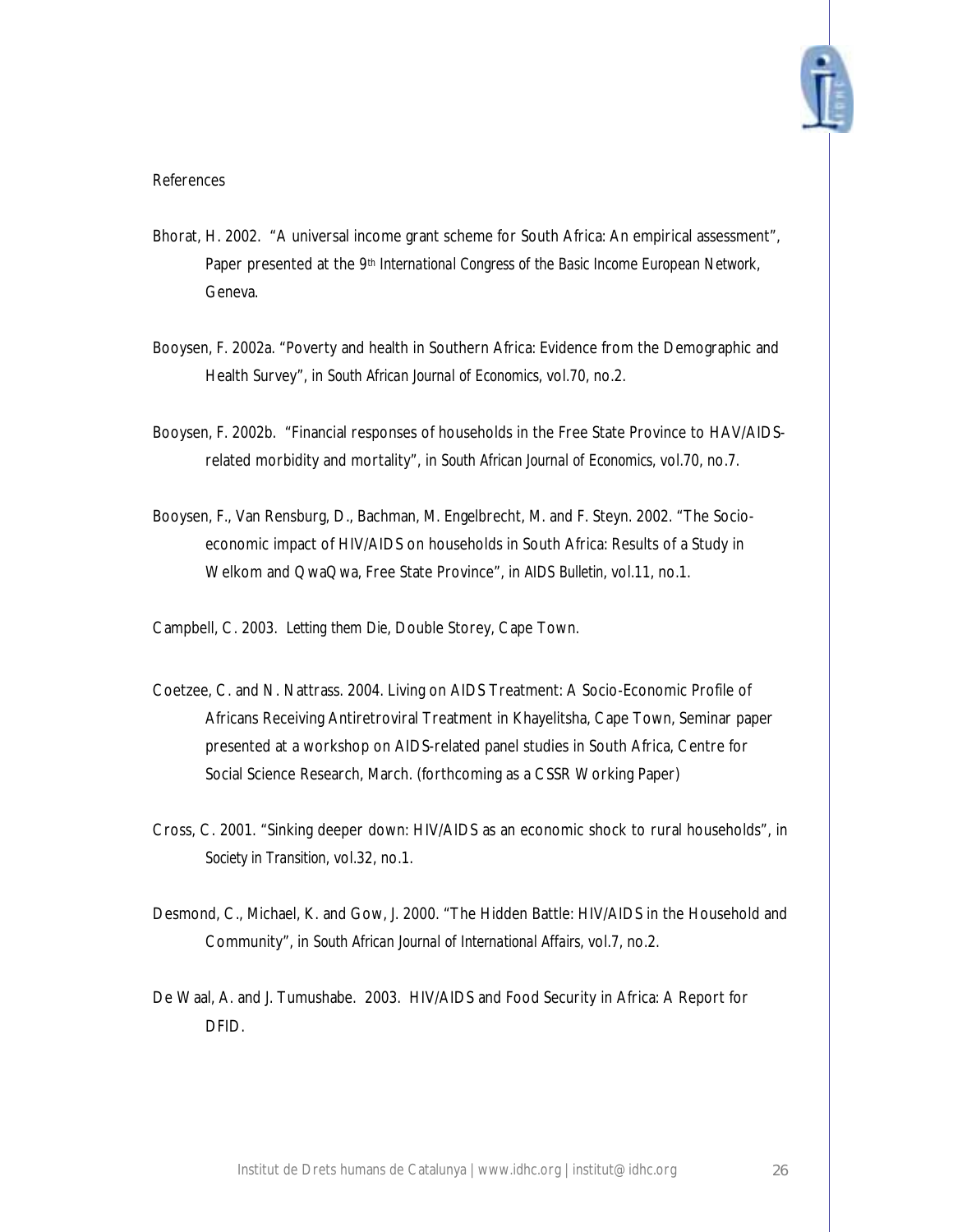

- De Waal, A. and A. Whiteside. "New Variant Famine: AIDS and Food Crisis in Southern Africa", in *The Lancet*, vol.362, October 11: 1234-37.
- Geffen, N., Nattrass, N. and C. Raubenheimer. 2003. *The Cost of HIV/AIDS Prevention and Treatment Interventions*, Centre for Social Science Research Working Paper no.29, Centre for Social Science Research, University of Cape Town. Available on www.uct.ac.za/depts/cssr.
- IFAD (International Fund for Agricultural Development), 2001. Strategy Paper on HIV/AIDS for East and Southern Africa, International Fund for Agricultural Development, October, 2001.
- Klasen, S. and I. Woolard. 1999. "Levels, Trends and Consistency of Employment and Unemployment Figures in South Africa", *Development Southern African,* 16 (1).
- LeClerk-Madlala, S. 2002. "Youth, HIV/AIDS and the importance of sexual culture", in *Social Dynamics*, vol.28, no.1.
- Leibbrandt, M., Woolard, I., and H. Bhorat. 2000. "Understanding Contemporary Household Inequality in South Africa", in *Studies in Economics and Econometrics*, vol. 24, no.3.
- Le Roux, P. 2003. "Financing a Universal Income Grant in South Africa", in *Social Dynamics*, vol.28, no.2.
- Nattrass, N. and N. Geffen. 2003. "Providing Antiretroviral Treatment for All who Need it in South Africa", Centre for Social Science Research, Working Paper no.42, University of Cape Town. Available on www.cssr.uct.ac.za
- Nattrass, N. 2003. "AIDS, Economic Growth and Distribution in South Africa" in *South African Journal of Economics,* vol.71, no.3: 428-54
- Nattrass, N. 2004a. "Unemployment and AIDS: The Social-Democratic Challenge for South Africa", in *Development Southern Africa*, vol.21, no.1, March: 87-108.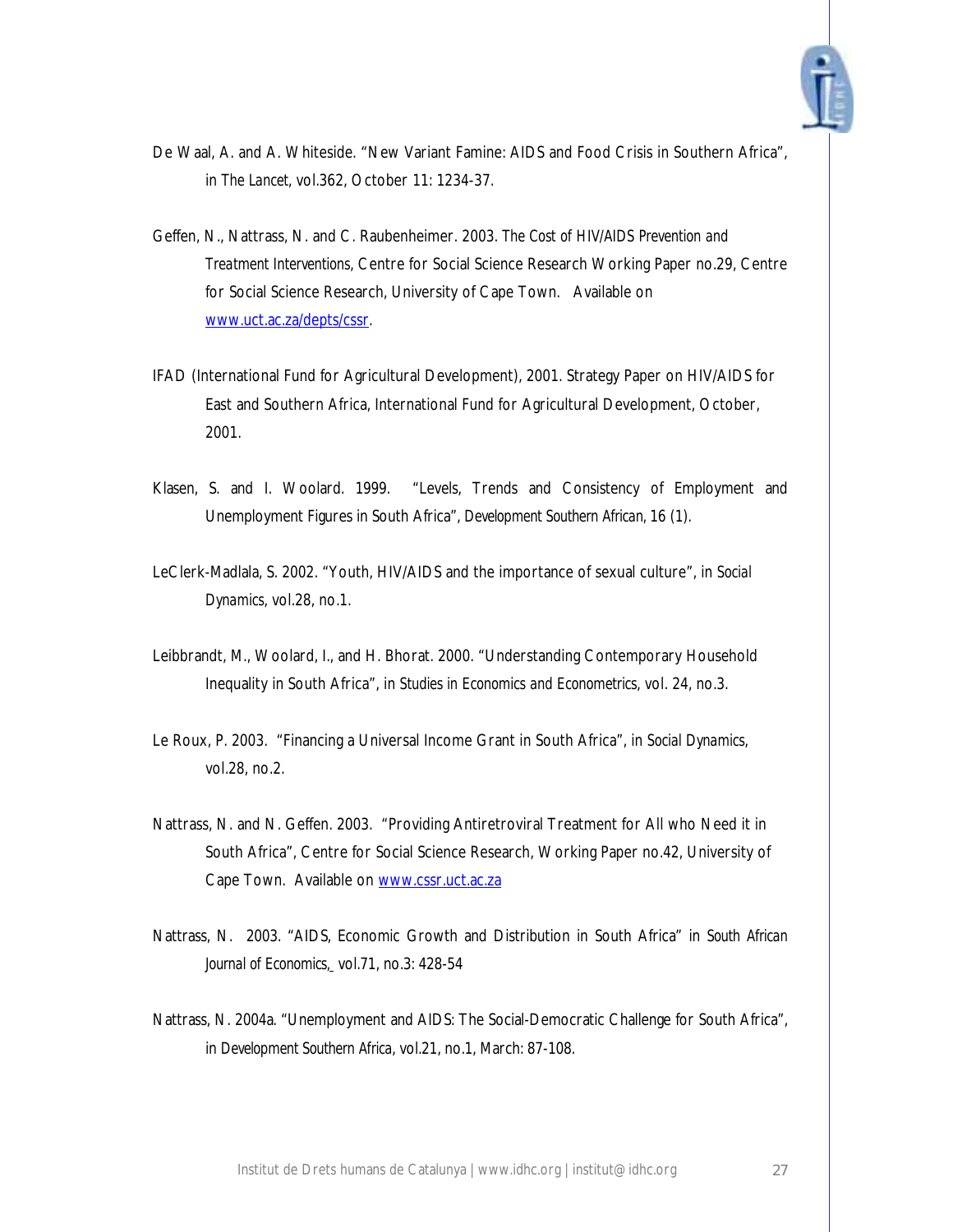

- Nattrass, N. 2004b. *The Moral Economy of AIDS in South Africa*, Cambridge University Press, Cambridge.
- Nattrass, N. and J. Seekings. 1997. "Citizenship and Welfare in South Africa: Deracialisation and Inequality in a Labour-Surplus Economy", *Canadian Journal of African Studies*, vo1. 31, no.3.
- Rosen, S. and J. Simon. 2002. "Shifting the Burden of HIV/AIDS, Centre for International Health, Boston University, Boston USA. Paper available from sbrosen@bu.edu
- Standing, G. and Samson, M. (eds). 2003. *The Basic Income Grant in South Africa*, University of Cape Town Press, Cape Town.
- Seekings, J. 2000. "Visions of Society: Peasants, Workers and the Unemployed in a Changing South Africa", in *Studies in Economics and Econometrics*, vol.24, no.3.
- Seekings, J. 2003a. "Providing for the Poor: Welfare and Redistribution in South Africa", *Inaugural Lecture*, University of Cape Town, 23 April.
- Seekings, J. 2003b. "Do South Africa's Unemployed Constitute an Underclass?", Centre for Social Science Research, *CSSR Working Paper* no.32. Available on www.uct.ac.za/depts/cssr
- Seekings, J. and N. Nattrass. (forthcoming). *From Race to Class: The Changing Nature of Inequality in South Africa*, Yale University Press, New Haven.
- Shisana, O. and L. Simbayi. 2002. *South African National HIV Prevalence, Behavioural Risks and Mass Media*, Nelson Mandela/HSRC Study of HIV/AIDS, HSRC, 2002.
- Simchowitz, B. 2004. Social Security and HIV/AIDS: Assessing 'Disability' in the Context of ARV Treatment, draft paper presented at the Centre for Social Science Research, University of Cape Town, July 29, 2004.